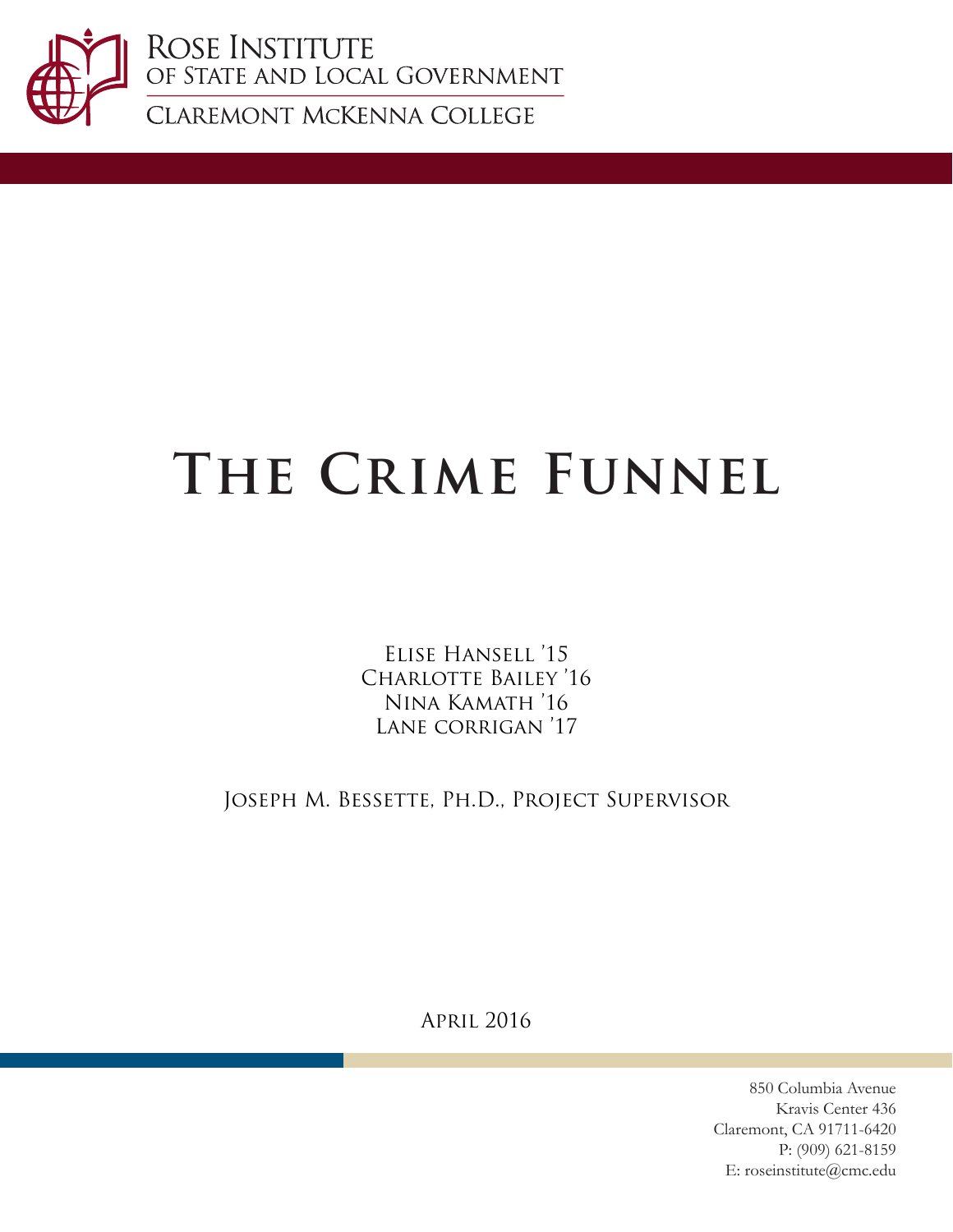### **Table of Contents**

|                                                          | $\mathbf{1}$   |
|----------------------------------------------------------|----------------|
|                                                          | $\overline{2}$ |
|                                                          | 3              |
|                                                          | $\overline{4}$ |
|                                                          | 5              |
|                                                          | 6              |
|                                                          |                |
|                                                          | 8              |
|                                                          | 9              |
|                                                          | 10             |
|                                                          | 11             |
|                                                          | 12             |
|                                                          | 13             |
|                                                          | 14             |
| Aggravated Assault Funnels Based on Incidents, 1986-2006 | 15             |
| Aggravated Assault Funnels Based on Arrests, 1986-2006   | 16             |
|                                                          | 17             |
|                                                          | 18             |
|                                                          | 19             |
|                                                          | 20             |
|                                                          | 21             |
|                                                          | 22             |
|                                                          | 23             |
|                                                          | 24             |
|                                                          | 25             |
|                                                          | 26             |
|                                                          | 27             |
|                                                          | 28             |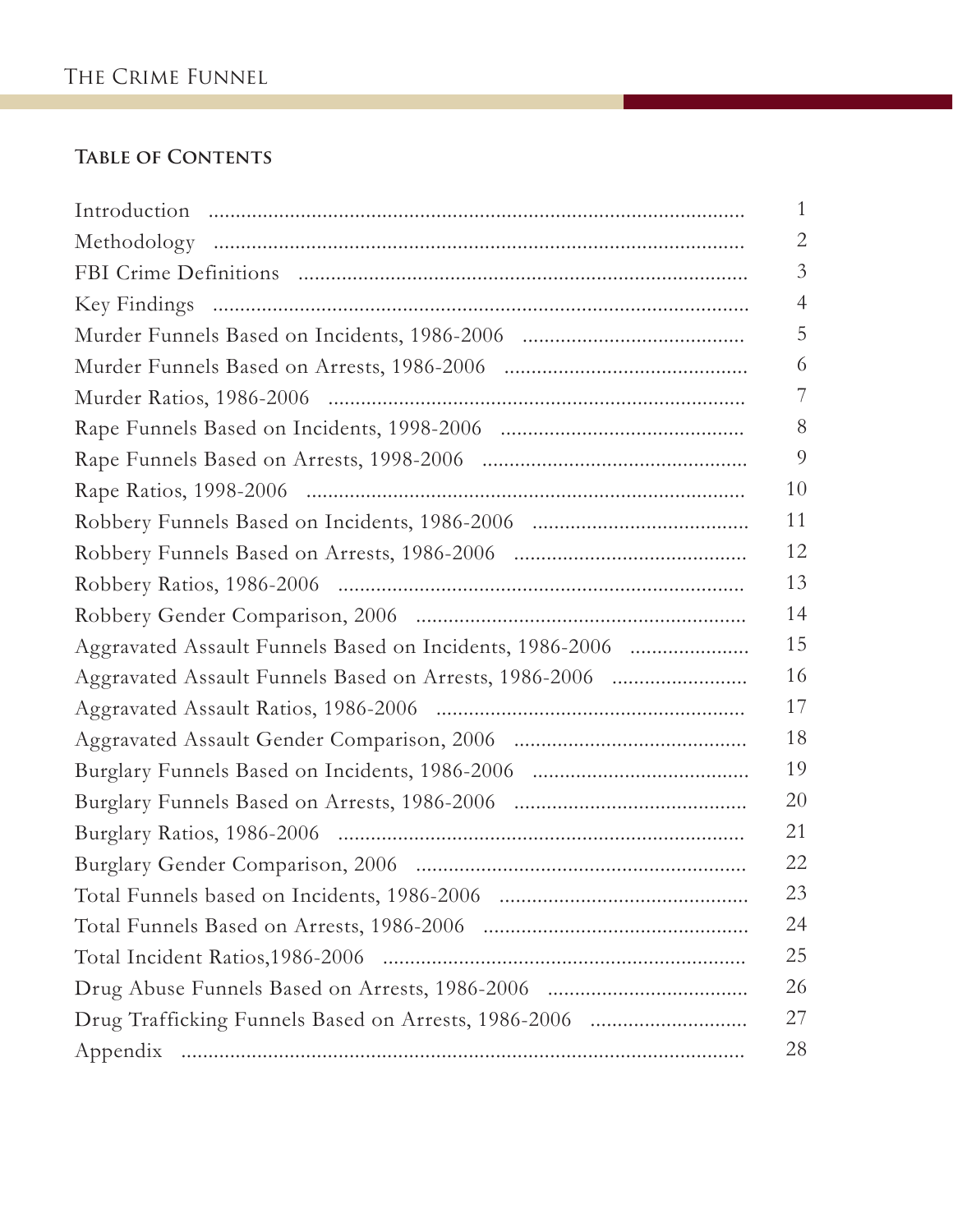### **Introduction**

The Rose Institute of State and Local Government presents its first comprehensive analysis of crime and criminal justice in the United States in our first report on the Crime Funnel Project.

A crime funnel is a succinct way to display the likelihood that the commission of a crime will result in an arrest, a felony conviction, incarceration (in a local jail or state prison), and imprisonment. While every serious crime should ideally result in the conviction of the offender and the imposition of an appropriate sentence, there is a drop-off at each stage of the process because not all crimes result in an arrest, not all arrests lead to a felony conviction, and not all convictions result in an appropriate sentence. Together, these drop-offs can be displayed as a graph in the shape of a funnel.

After compiling data from the Federal Bureau of Investigation's Uniform Crime Reports (UCR) and the Bureau of Justice Statistics' National Judicial Reporting Program (NJRP), our team constructed over 80 funnels to display and analyze the changes in the criminal justice system over the last two decades.

The first portion of the project looks at the five most serious index crimes outlined in the FBI's UCR program. These five crimes are murder, rape, robbery, aggravated assault, and burglary. The team compiled data for these five crimes from 1986 through 2006 on a quadrennial basis to assess the changes over time. (2006 is the most recent year with national sentencing data.) To gain a better understanding of these changes, we created two sets of funnels for each year. The first set begins with incidents and the second begins with arrests. The advantage of beginning with arrests is that these funnels more directly show how the criminal justice system responds once an alleged offender is in custody. We have also included the 2006 male and female comparison funnels for robbery, aggravated assault, and burglary. In addition to the funnels, our team calculated four different ratios for each index crime. Please see "Methodology" for details.

Although the crimes studied in this report are all felonies – which typically means they can result in incarceration for at least a year – in some cases, offenders arrested for these crimes may be convicted of a lesser misdemeanor and receive a shorter jail sentence or probation. For example, someone arrested for aggravated assault, typically a felony because it involves serious bodily injury or the use of a deadly weapon, may plead guilty to the lesser crime of simple assault, typically a misdemeanor because the bodily harm was not serious and a deadly weapon was not used. Because we have no national data on misdemeanor convictions, all conviction data in this report are for felony convictions only.

Lastly, our team looked at the arrest and processing for those accused of drug crimes over the period from 1986 through 2006. These funnels will become of particular interest in future reports as we examine differences among the states in sentencing policies.

It is our hope that these crime funnels will offer readers and researchers a unique perspective on the criminal justice system and its evolution over the last two decades. The team would like to thank Professor Joseph Bessette of CMC's Department of Government for his leadership and guidance on this project. His extensive knowledge of the criminal justice system proved an invaluable resource throughout the entire process. For this, we thank him.

Charlotte Bailey Elise Hansell Lane Corrigan Nina Kamath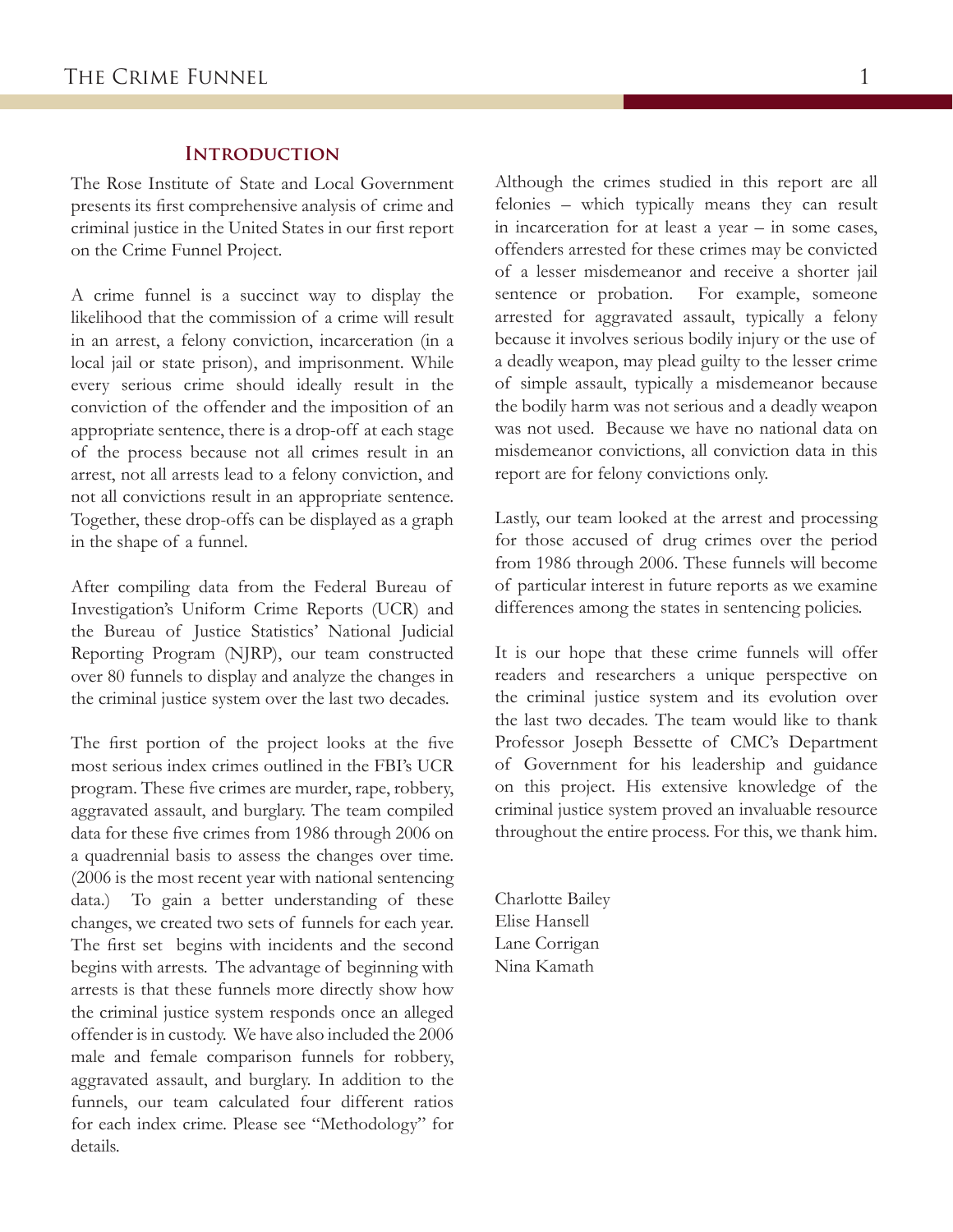The creation of each crime funnel requires four different data points: the number of incidents, the number of arrests, the number of convictions, and the number of incarcerations. The number of incidents is the number of crimes of specific types reported to local law enforcement. Conviction data refer to the number of felony convictions and do not include convictions on non-felony charges. Because incarceration includes local jail (usually a sentence up to a year) and state prison (usually a sentence of at least a year), we also show sentences to prison separately. Any incarceration resulting from a conviction on misdemeanor charges is not reflected in the data. The data come from two main sources: incident and arrest data from the Federal Bureau of Investigation (FBI), and conviction and sentencing data from the Bureau of Justice Statistics (BJS). Both are agencies of the U.S. Department of Justice. (The Appendix provides detailed source information for the data presented in each graph.)

The FBI's Uniform Crime Reporting program (UCR) publishes *Crime in the United States*, an annual report compiling the volume and rate of violent and property crimes and arrests nationwide. The UCR program relies on 16,000 city, county, and state law enforcement agencies to voluntarily report criminal incidents and arrests. The data cover 95% of the United States population, including 97% of those living in metropolitan areas and 87% in rural areas.

The Bureau of Justice Statistics' National Judicial Reporting Program (NJRP) publishes the biannual Felony Sentences in State Courts report, providing conviction and sentencing data for each of the five crimes. The NJRP data sets are compiled using a complex stratified cluster sampling design, collecting data from 300 of the over 3000 counties in the United States. The method gives greater weight to the 75 largest counties because they account for a larger proportion of serious crime in the nation. BJS researchers utilized state courts, prosecutor's offices,

**METHODOLOGY** sentencing commissions, and statistical agencies to collect the data. BJS has published reports on felony sentencing in state courts every two years between 1986 and 2006. (BJS discontinued this program in 2006, which is why 2006 is the most recent year for these funnels.)

> In addition to using these data to create the funnels, our team prepared four different ratios for each crime. The first ratio compares arrests to incidents, demonstrating the likelihood that the commission of a crime results in an arrest. (For convenience, we present these as the number of arrests per 100 incidents. We use this method for all the ratios.) The second ratio compares felony convictions to arrests, illustrating the likelihood that an arrest resulted in a felony conviction for that particular crime. The third ratio compares incarceration to arrests, illustrating the likelihood that an arrest results in incarceration. The fourth ratio compares prison sentences to arrests, demonstrating the likelihood that an arrest results in state prison time for an offender. It is important to note that the ratios present aggregate data and cannot account for the fact that (a) a single offender might commit several crimes resulting in a single arrest and (perhaps after a plea bargain) a single prison sentence and (b) multiple offenders might together commit a single crime but each be arrested, convicted, and sentenced to prison. (Readers interested in more precise measures of how many crimes are "cleared" by an arrest should consult the FBI's annual *Crime in the United States*. 1 ) Despite these qualifications, the funnels and ratios provide a broad quantitative look at the system's effectiveness in dealing with each crime. This allows for comparisons across crime types and well as changes over time.

<sup>1</sup>The FBI considers a crime "cleared" if, (1) an offender is arrested, charged with the crime, and turned over to the court for prosecution, or (2) the case is closed for some other reason, such as the death of the offender prior to arrest.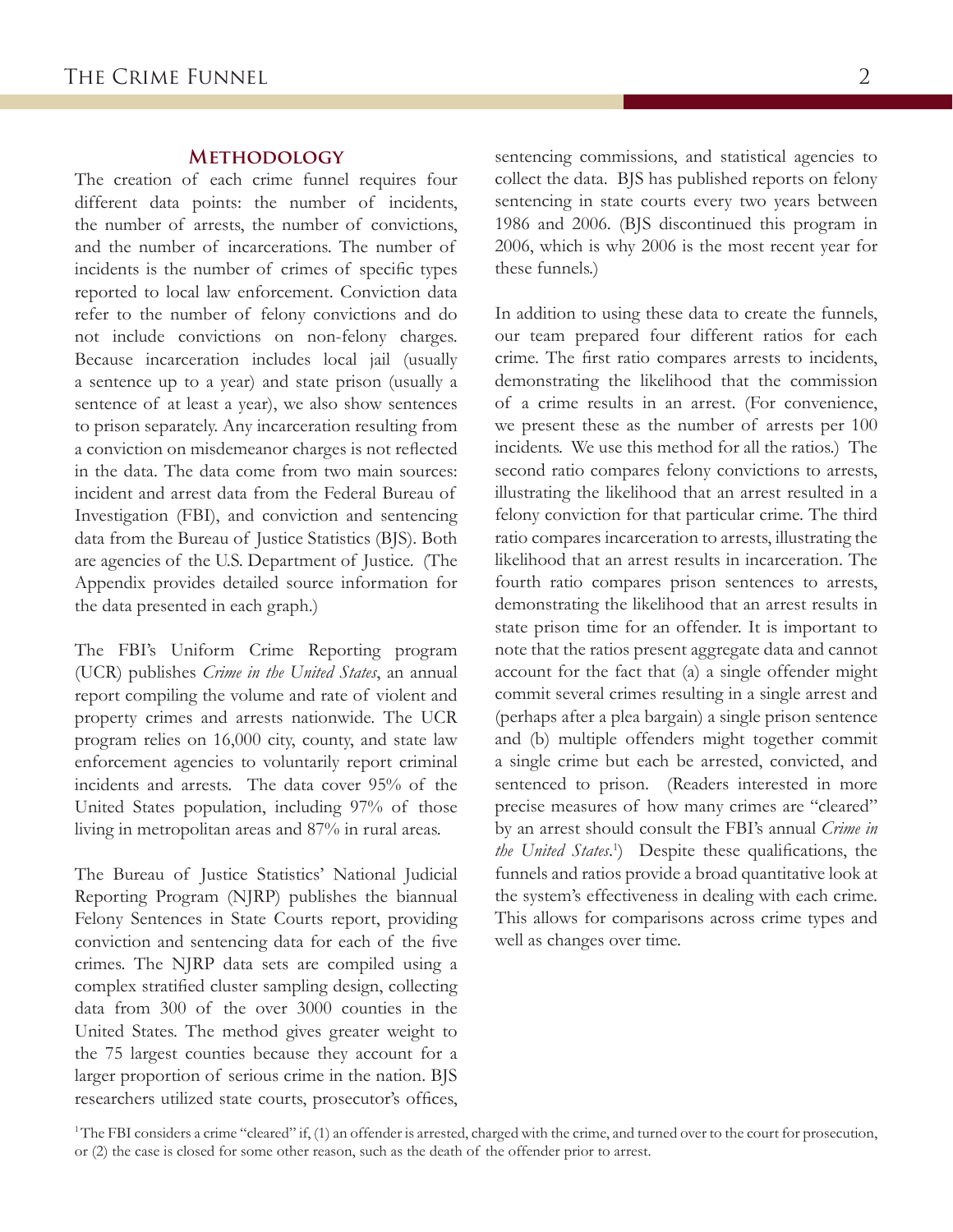### **CLASSIFICATION**

The FBI's UCR program requires contributing agencies to classify crime according to the definitions below. The definitions are all categorized as Part I offenses (also called Index crimes) and are ranked below in order of their seriousness. In instances in which criminals have

committed multiple crimes in the same incident, the FBI employs the Hierarchy Rule, requiring agencies to count only the highest offense for its reporting statistics. For example, if an offender both robbed and murdered the victim, the UCR program data would only count the murder because it is the more serious crime.

| <b>Crime</b>                                      | <b>Definition</b>                                                                                                                                                                                                                                                                                                                                                                                                                                                                                                                                                                                                                                                                                                                                                                                                                                    |
|---------------------------------------------------|------------------------------------------------------------------------------------------------------------------------------------------------------------------------------------------------------------------------------------------------------------------------------------------------------------------------------------------------------------------------------------------------------------------------------------------------------------------------------------------------------------------------------------------------------------------------------------------------------------------------------------------------------------------------------------------------------------------------------------------------------------------------------------------------------------------------------------------------------|
| Criminal<br>Homicide                              | Murder and nonnegligent manslaughter (covered in this report): the willful (non-<br>negligent) killing of one human being by another. Deaths caused by negligence,<br>attempts to kill, assaults to kill, suicides, and accidental deaths are excluded. The<br>program classifies justifiable homicides separately and limits the definition to: (1) the<br>killing of a felon by a law enforcement officer in the line of duty; or (2) the killing of<br>a felon, during the commission of a felony, by a private citizen.<br>Manslaughter by negligence (not covered in this report): the killing of another<br>person through gross negligence. Deaths of persons due to their own negligence, acci-<br>dental deaths not resulting from gross negligence, and traffic fatalities are not included<br>in the category Manslaughter by Negligence. |
|                                                   |                                                                                                                                                                                                                                                                                                                                                                                                                                                                                                                                                                                                                                                                                                                                                                                                                                                      |
| Rape                                              | Penetration, no matter how slight, of the vagina or anus with any body part or ob-<br>ject, or oral penetration by a sex organ of another person, without the consent of the<br>victim. Rapes by force and attempts or assaults to rape, regardless of the age of the<br>victim, are included. Statutory offenses (no force used—victim under age of consent)<br>are excluded.                                                                                                                                                                                                                                                                                                                                                                                                                                                                       |
| Robbery                                           | The taking or attempting to take anything of value from the care, custody, or control<br>of a person or persons by force or threat of force or violence and/or by putting the<br>victim in fear.                                                                                                                                                                                                                                                                                                                                                                                                                                                                                                                                                                                                                                                     |
| Aggravated<br>Assault                             | An unlawful attack by one person upon another for the purpose of inflicting severe or<br>aggravated bodily injury. This type of assault usually is accompanied by the use of a<br>weapon or by means likely to produce death or great bodily harm. Simple assaults are<br>excluded.                                                                                                                                                                                                                                                                                                                                                                                                                                                                                                                                                                  |
| Burglary (break-<br>ing or entering)              | The unlawful entry of a structure to commit a felony or a theft. Attempted forcible<br>entry is included.                                                                                                                                                                                                                                                                                                                                                                                                                                                                                                                                                                                                                                                                                                                                            |
| Definition of<br>Rape prior to<br>January 1, 2013 | The carnal knowledge of a female forcibly and against her will. Rapes by force and at-<br>tempts or assaults to rape, regardless of the age of the victim, are included. Statutory<br>offenses (no force used—victim under age of consent) are excluded.                                                                                                                                                                                                                                                                                                                                                                                                                                                                                                                                                                                             |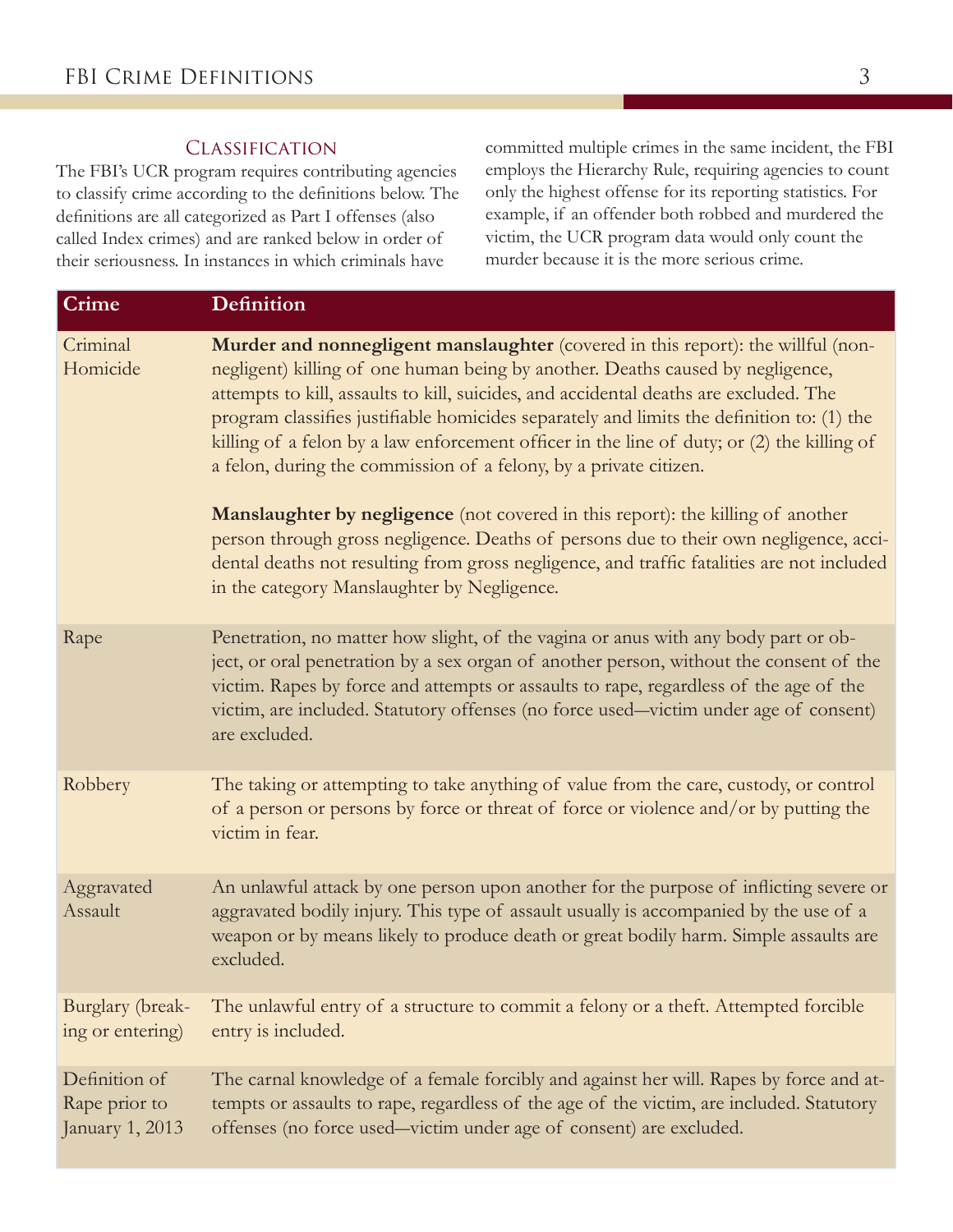- As the funnels demonstrate, there is great variation among the five Index crimes -- **murder, rape, robbery, aggravated assault,** and **burglary** – in how many incidents lead to an arrest, how many arrests lead to a conviction, and how many convictions result in a sentence to incarceration (local jail or state prison).
- For **murder**, most incidents result in an arrest, most arrests in a conviction, and most convictions in imprisonment. Murder incidents dropped 17% between 1986 and 2006, and 27% between 1990 and 2006.
- Even though arrests per **murder** dropped during the 20-year period, convictions, incarcerations, and prison sentences per arrest all increased, indicating a toughening of the system once an alleged offender was in custody.
- Although the number of **rapes** reported to the police was fairly constant between 1998 and 2006, prison sentences in 2006 were 30% higher than in 1998 and 43% higher than in 2002.
- Although there is a large drop-off from incidents of **robbery** to arrests and from arrests to convictions, a large majority of those convicted of robbery received a sentence to state prison.
- Compared to murder, rape, and robbery, the crime of **aggravated assault** shows a much more dramatic drop-off from incidents and arrests to punishment. Nonetheless, with only 3% more incidents in 2006 than in 1986, convictions almost tripled over the period and prison sentences more than doubled. Even so, only about 1 in 10 of those arrested for aggravated assault in 2006 received a prison sentence.
- **• Burglary** shows a very similar pattern to aggravated assault: a very large drop-off from incidents to arrests and from arrests to incarceration, but also a measurable toughening of the system over time, with those arrested for burglary more likely to be convicted and incarcerated at the end of the 20 year period.
- The **male-female comparisons** (for robbery, aggravated assault, and burglary) all show that women commit many fewer crimes than men do and once arrested are less likely than men to be convicted or incarcerated.
- Between 1986 and 2006, **the total number of murders, rapes, robberies, aggravated assaults, and burglaries** was down 24%; yet during this same period convictions for these crimes were up 30%, incarcerations up 27%, and sentences to state prison up 15%. This is powerful evidence of a toughening of the criminal justice system for these five very serious crimes.
- In the twelve years between 1994 and 2006, arrests for **drug abuse violations** (which include possession, trafficking, sale, manufacture, etc.) increased 42%, with convictions increasing 38%, incarceration sentences 45%, and prison sentences 75%.
- Over the 20-year period, arrests for **drug trafficking** (which includes sale and manufacture) increased 78%. During the same period, convictions increased 178%, incarceration sentences 193%, and sentences to prison 212%. These figures are much higher than those for any of the other crimes studied here.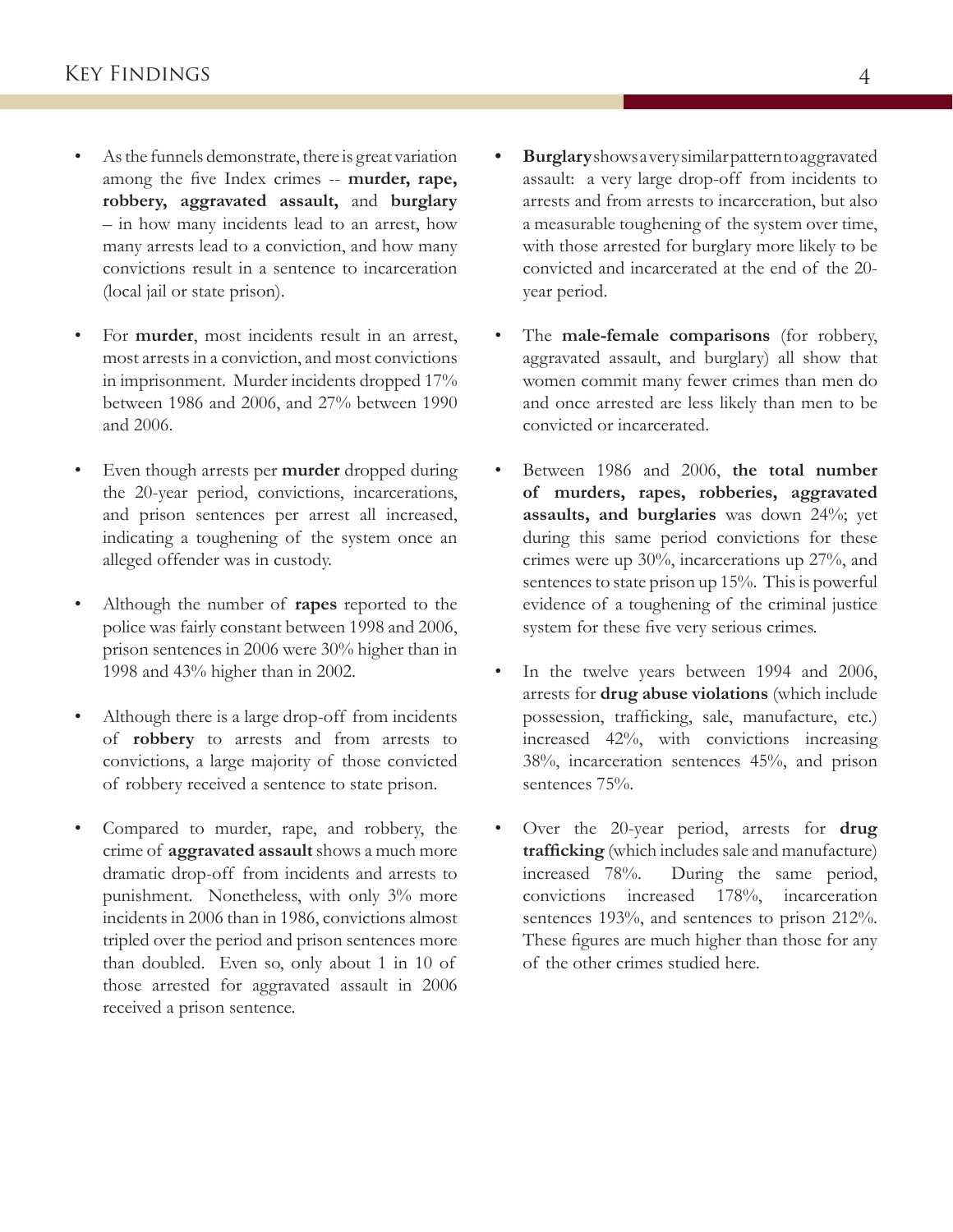

**National Murder Funnel - 1994**



**National Murder Funnel - 2002**



**National Murder Funnel - 1998**







Over the 20-year span, we observe a consistency in the thickness of these funnels, indicating that most incidents result in arrest, most arrests in convictions, and most convictions in imprisonment. Between 1986 and 2006, incidents decreased 17%, with a drop of 27% between 1990 and 2006.

*Source: See Appendix*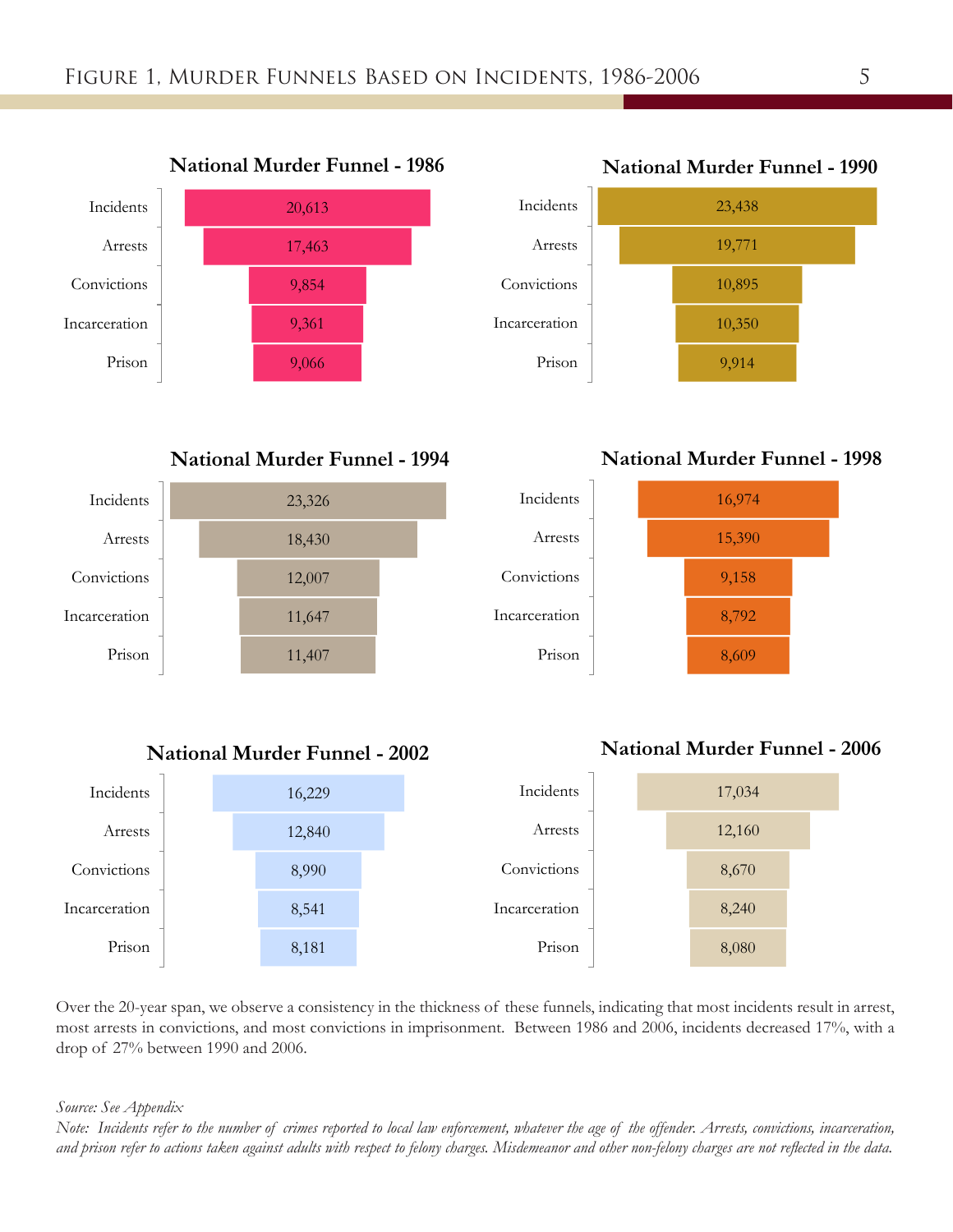

### **National Murder Funnel - 1994**



### **National Murder Funnel - 2002**



Despite the omission of the incident data, the funnel thickness remains relatively consistent over the 20-year period. A substantial majority of arrests result in convictions and nearly all convictions result in a prison sentence. The relatively few convictions that result in no incarceration may have been to "nonnegligent manslaughter" (such as a "heat of passion" killing), which is included in the definition of murder in these data.

#### *Source: See Appendix*

*Note: Arrests, convictions, incarceration, and prison refer to actions taken against adults with respect to felony charges. Misdemeanor and other nonfelony charges are not reflected in the data.* 



### **National Murder Funnel - 1998**



### **National Murder Funnel - 2006**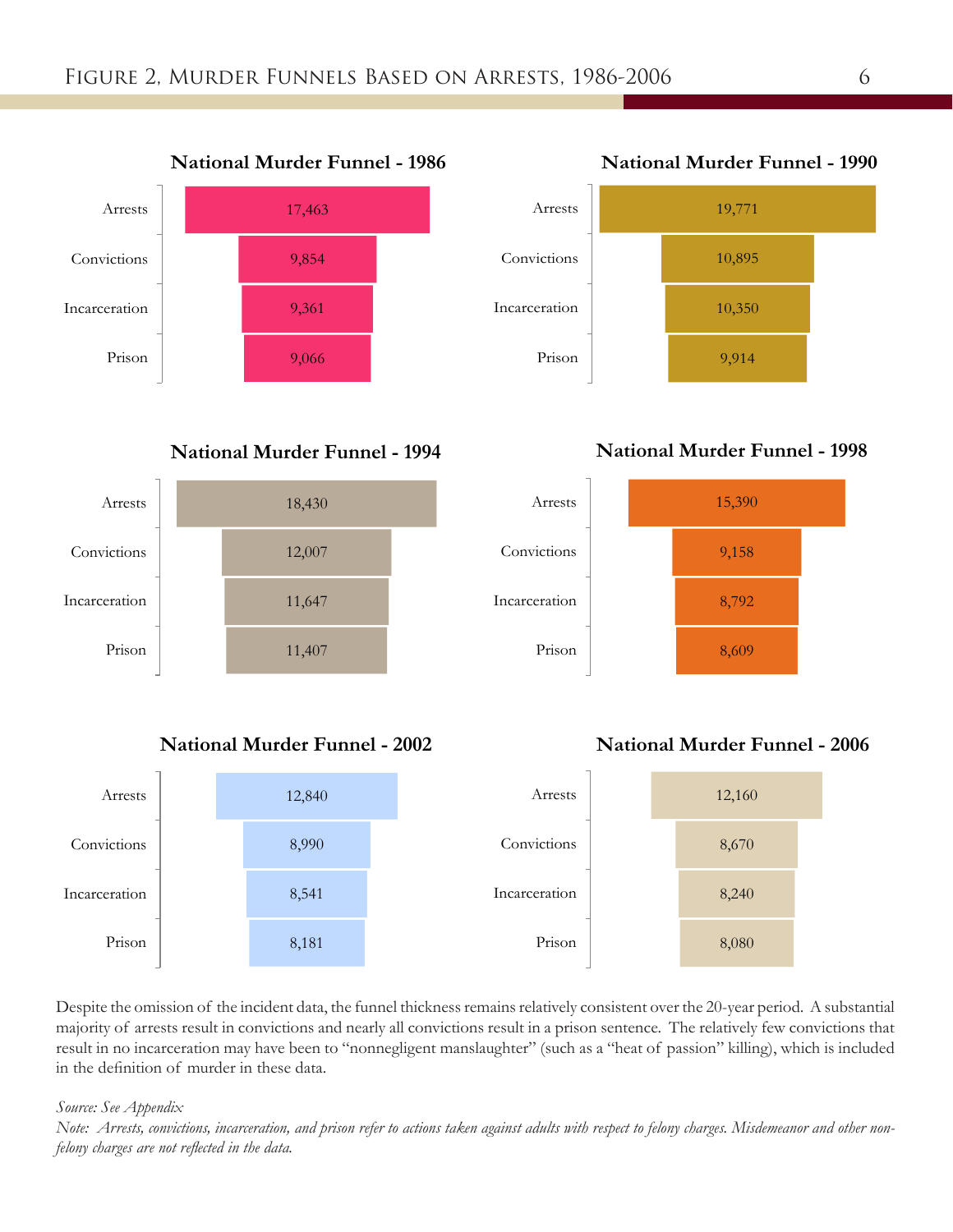









Comparing these ratios to those for other crimes shows that the more serious the crime, the more likely the offender is to be arrested and punished. Notably, even though arrests per murder incident decrease over the time period, convictions, incarcerations, and prison sentences per arrest all increase, indicating a toughening of the system once an alleged offender is in custody.

*Source: See Appendix*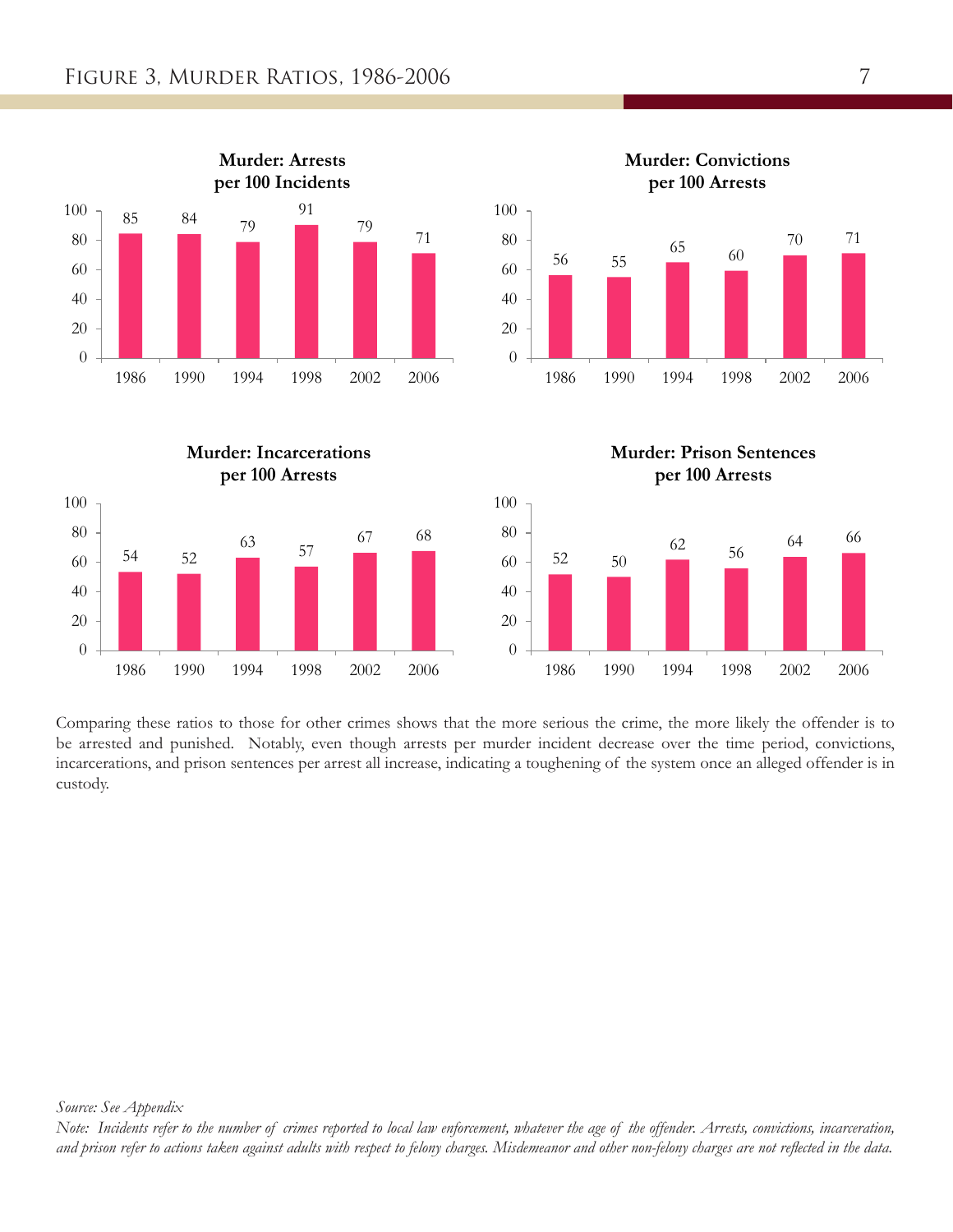



**National Rape Funnel - 2002**

**National Rape Funnel - 2004**



### **National Rape Funnel - 2006**



Although the number of rapes reported to police was fairly constant between 1998 and 2006, prison sentences in 2006 were 30% higher than in 1998 and 43% higher than in 2002.

*Source: See Appendix*

*Note: Due to a definition change by the Bureau of Justice Statistics in 1998, we are only able to examine the rape funnels from that year onward. Incidents refer to the number of crimes reported to local law enforcement, whatever the age of the offender. Arrests, convictions, incarceration, and prison refer to actions taken against adults with respect to felony charges. Misdemeanor and other non-felony charges are not reflected in the data.*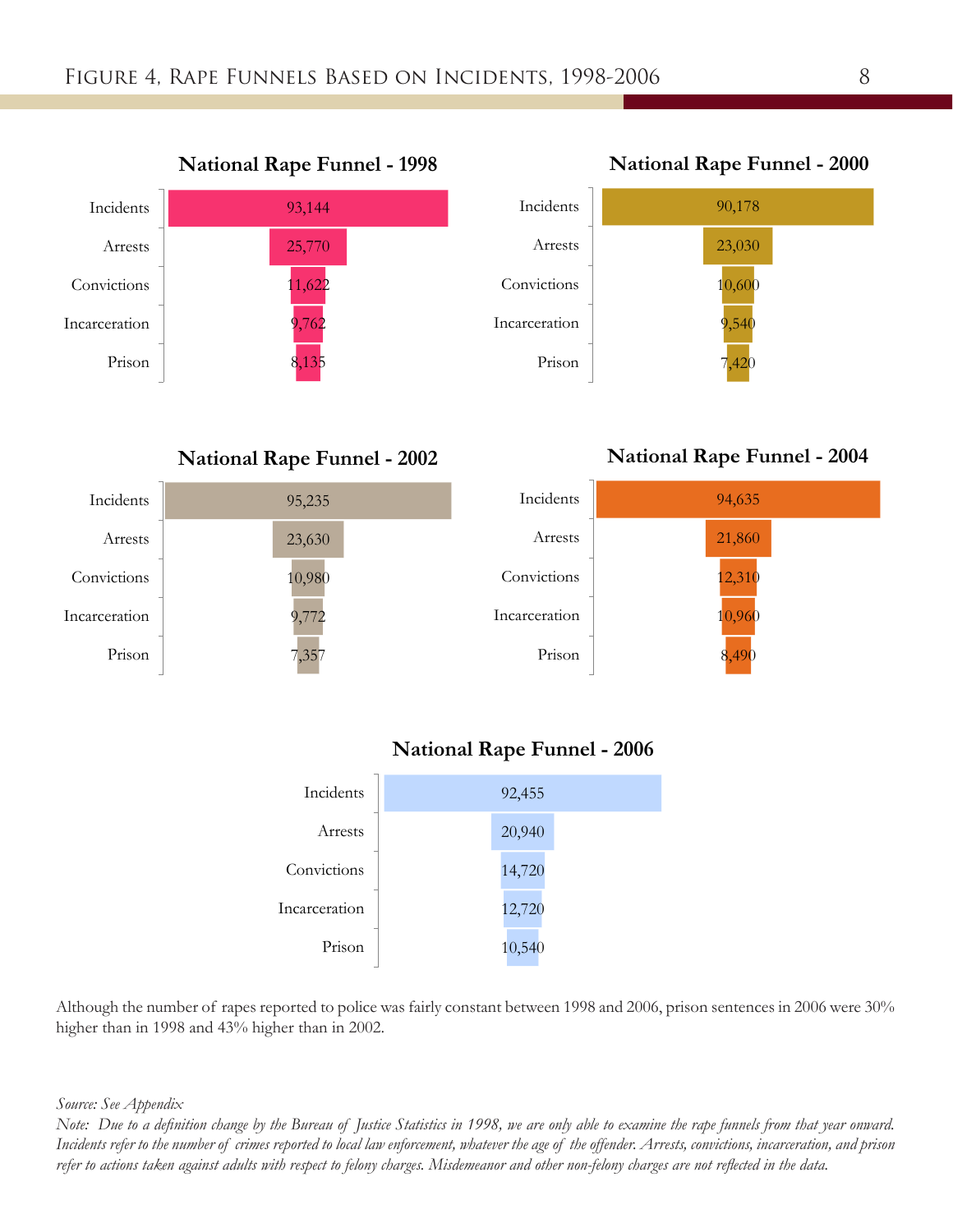

**National Rape Funnel - 2002**



**National Rape Funnel - 2004**



### **National Rape Funnel - 2006**



Even with the omission of the incident data, the funnels demonstrate the significant drop-off from arrests to convictions. The considerable thickening of the funnels over time demonstrate a toughening of the criminal justice system's response to rape.

*Source: See Appendix*

*Note: Arrests, convictions, incarceration, and prison refer to actions taken against adults with respect to felony charges. Misdemeanor and other nonfelony charges are not reflected in the data.*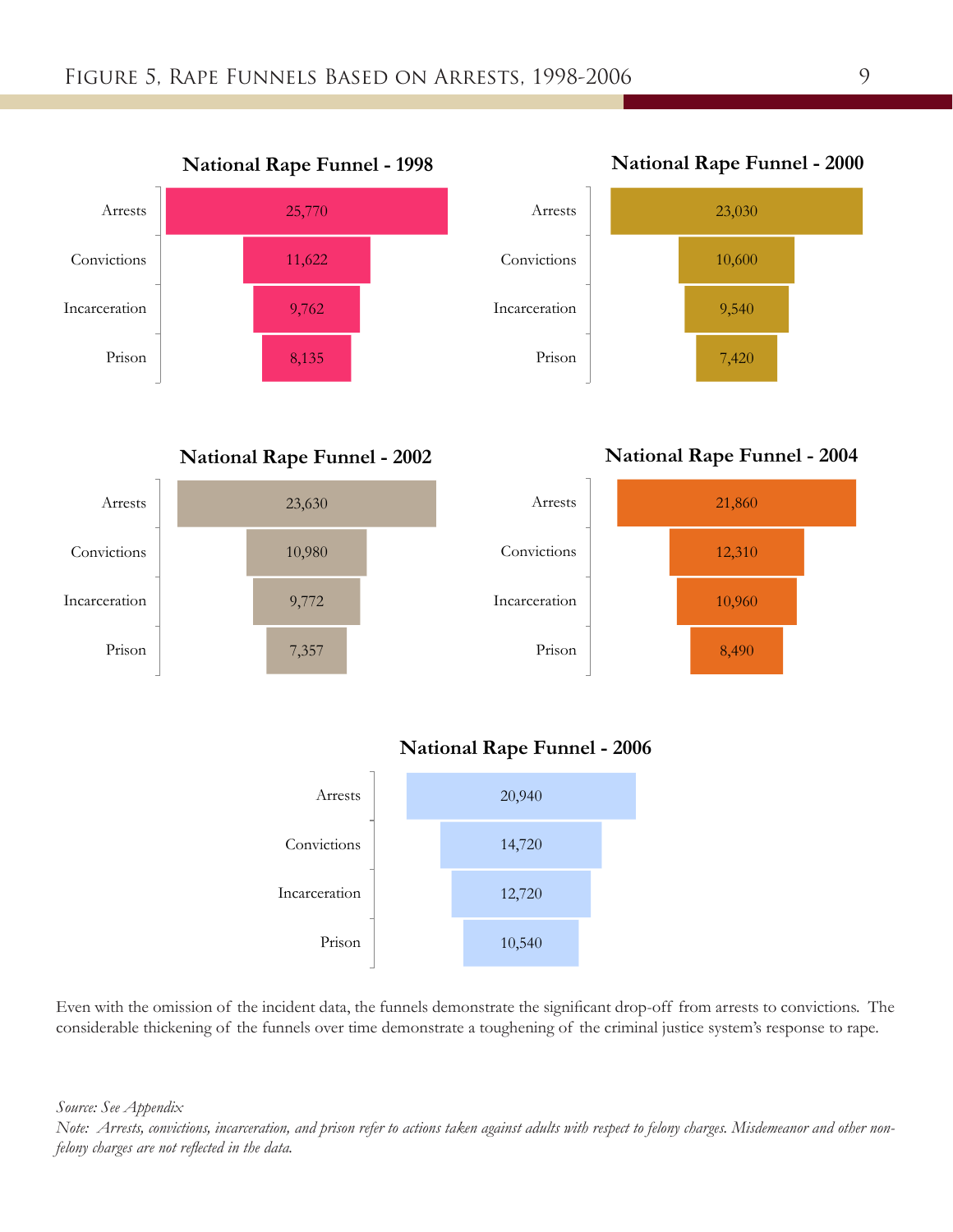

Although the proportion of reported rapes that resulted in an arrest dropped during the 8-year period, convictions, incarcerations, and prison sentences all increased considerably.

*Note: Incidents refer to the number of crimes reported to local law enforcement, whatever the age of the offender. Arrests, convictions, incarceration, and prison refer to actions taken against adults with respect to felony charges. Misdemeanor and other non-felony charges are not reflected in the data.*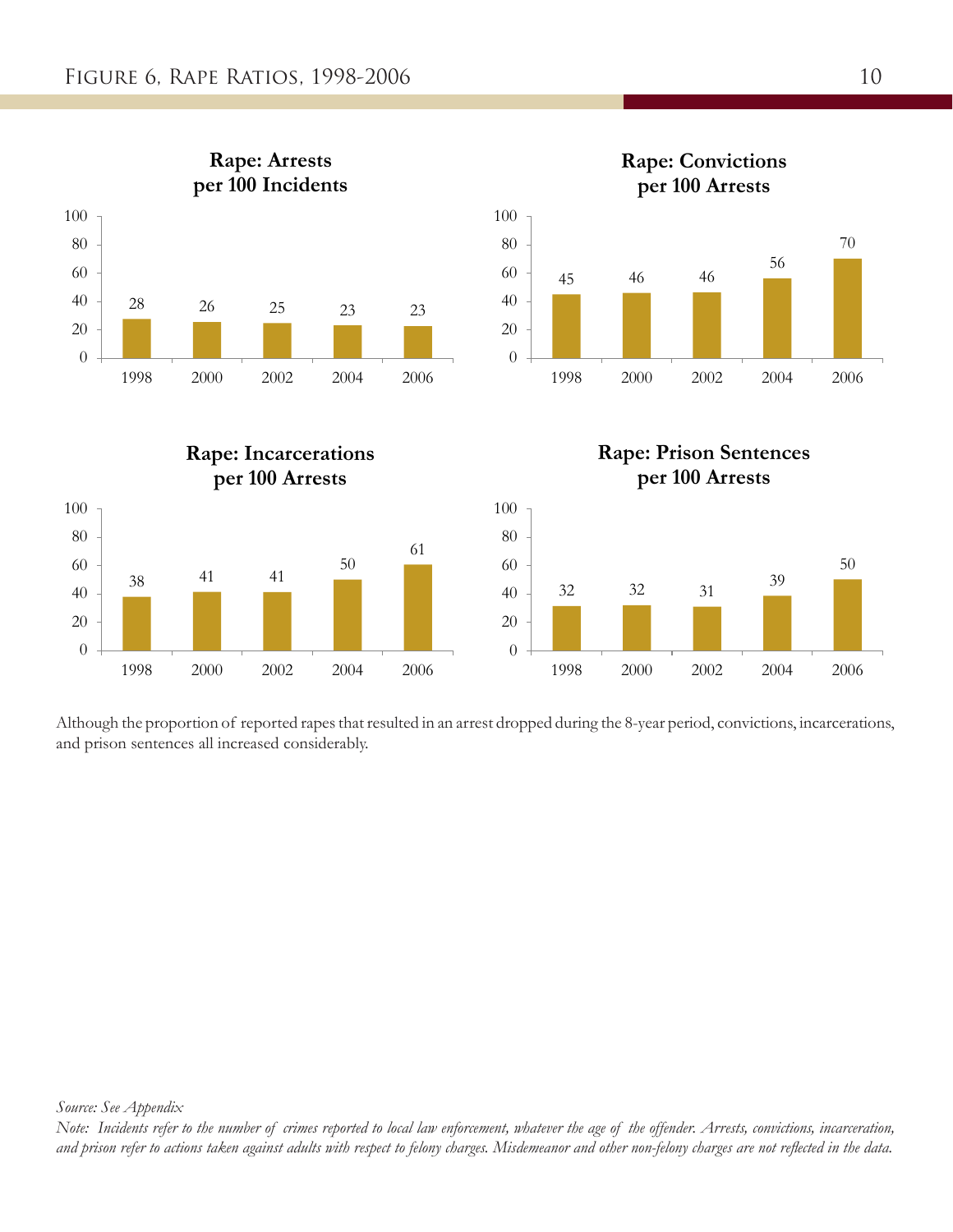

**National Robbery Funnel - 1990**



**National Robbery Funnel - 1998**



### **National Robbery Funnel - 2002**

### **National Robbery Funnel - 2006**

| Incidents     | 420,806 | Incidents     | 447,403 |
|---------------|---------|---------------|---------|
| Arrests       | 81,200  | Arrests       | 90,800  |
| Convictions   | 38,430  | Convictions   | 41,740  |
| Incarceration | 33,050  | Incarceration | 35,620  |
| Prison        | 27,285  | Prison        | 29,670  |

Similar to the rape funnels, the robbery funnels demonstrate a significant drop-off from incidents to arrests. Despite this, the bottom three tiers maintain a similar shape, indicating relative system toughness once an arrest has been made.

*Source: See Appendix*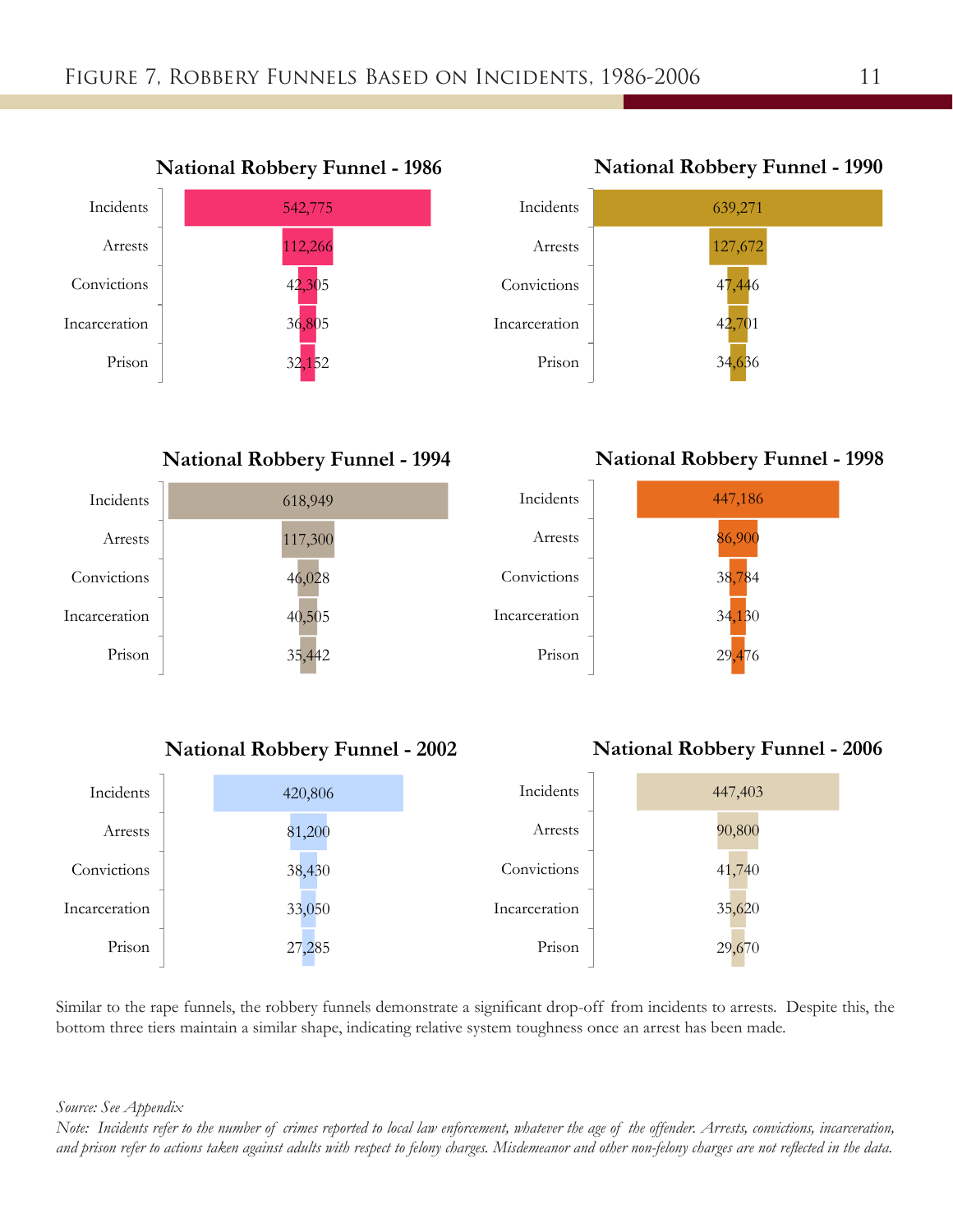

**National Robbery Funnel - 1994**





**National Robbery Funnel - 1998**









With the omission of the incident data, it is easier to observe the large drop-off from arrests to convictions. Yet, it is also clear that the vast majority of convictions result in incarceration, and the vast majority of incarceration sentences are to state prison.

*Source: See Appendix*

*Note: Arrests, convictions, incarceration, and prison refer to actions taken against adults with respect to felony charges. Misdemeanor and other nonfelony charges are not reflected in the data.*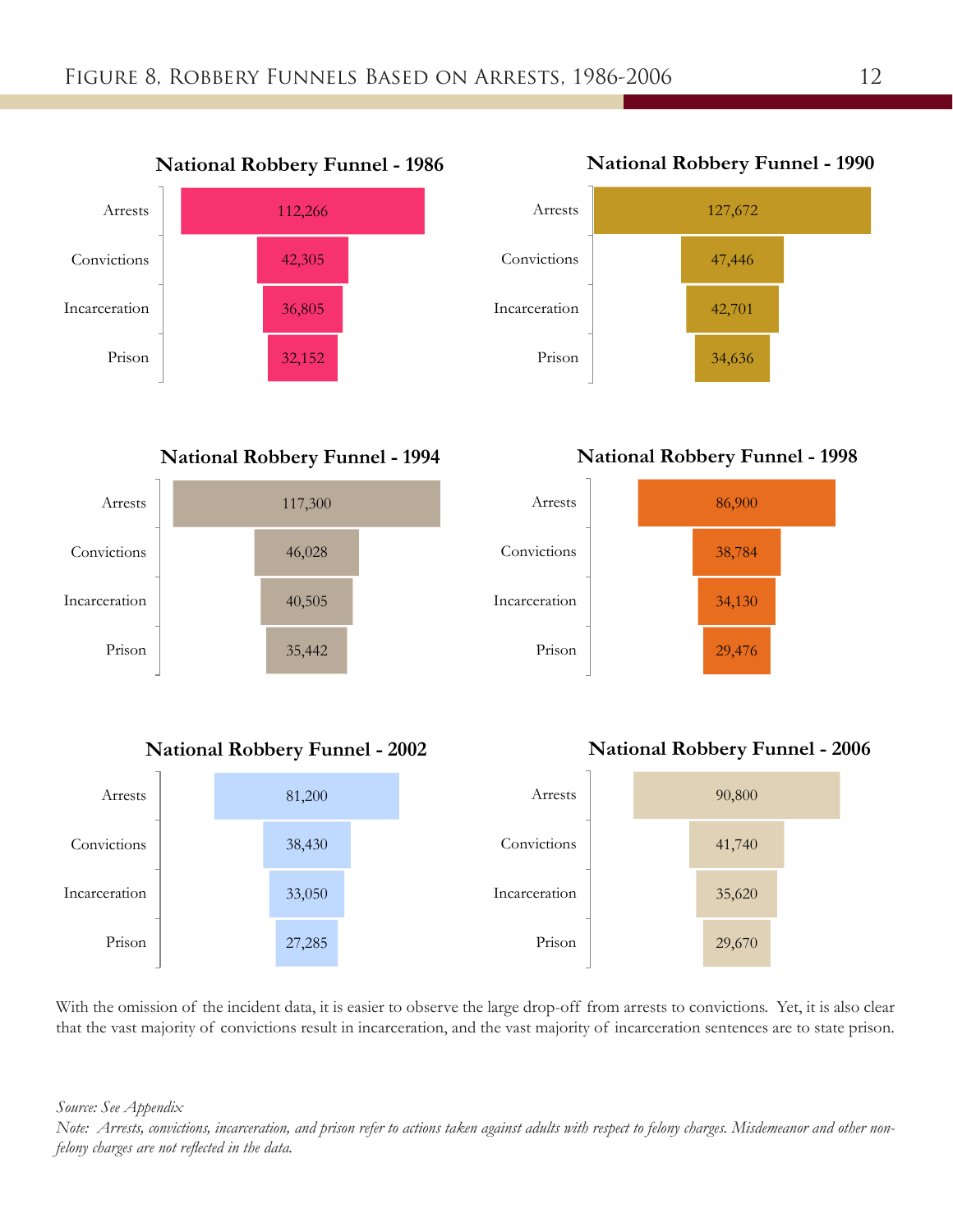

Although the proportion of robberies that resulted in an arrest was fairly constant over the 20-year period, convictions, incarcerations, and prison sentences per arrest all increased, indicating a toughening of the criminal justice system for those arrested for robbery.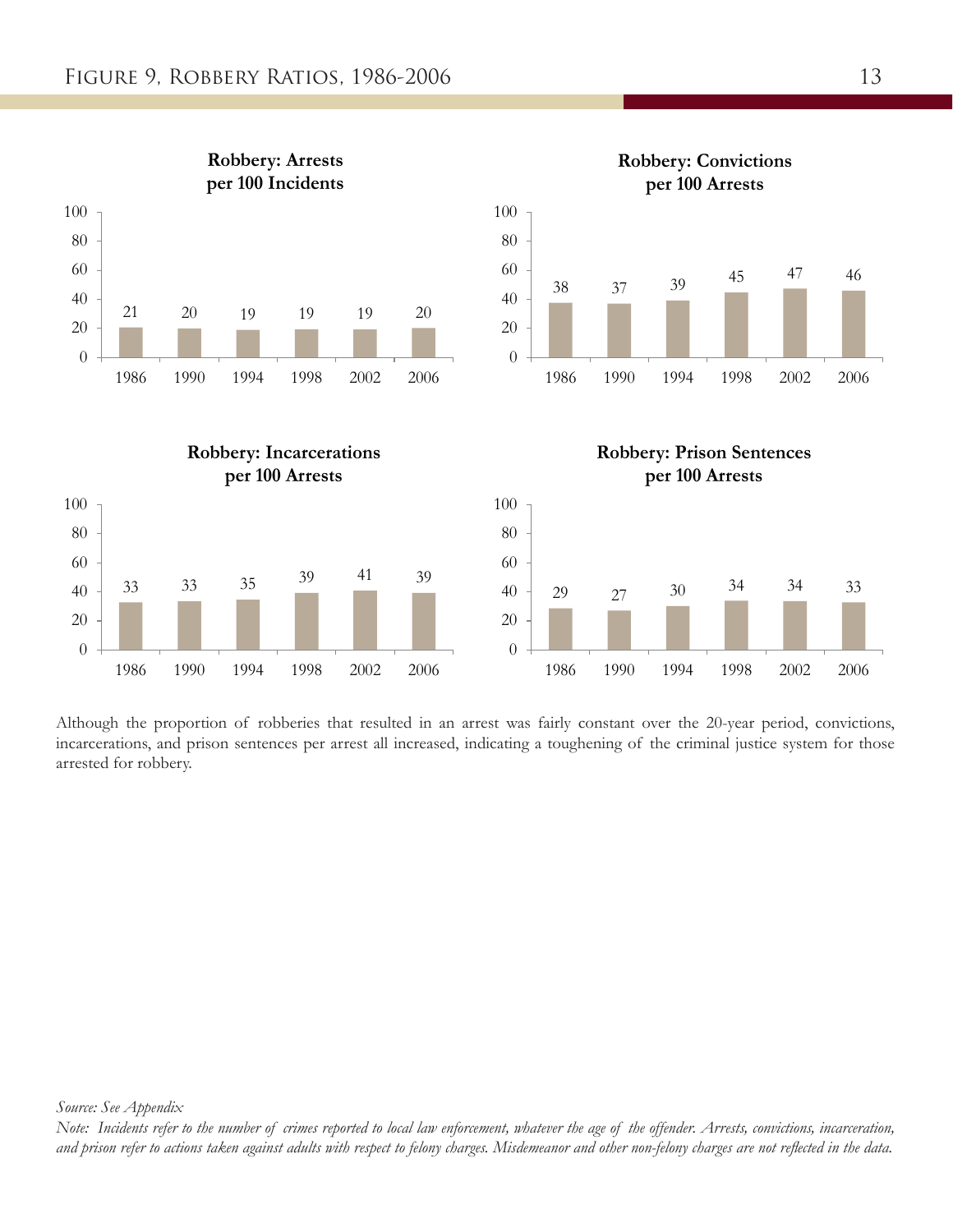

The individual male and female funnels reflect the gaping gender disparity for the crime of robbery. This male/female comparison demonstrates that women commit far fewer robberies than men (12% vs. 88%), and once arrested are less likely to be convicted or incarcerated.

*Source: See Appendix*

*Note: Arrests, convictions, incarceration, and prison refer to actions taken against adults with respect to felony charges. Misdemeanor and other nonfelony charges are not reflected in the data. Also, because "Easy Access to FBI Arrest Statistics" does not include gender data for the national estimates, we have estimated gender data using the ratio of reported arrests to the FBI's estimate of all national arrests, combined with FBI published data on reported adult arrests (see Appendix).*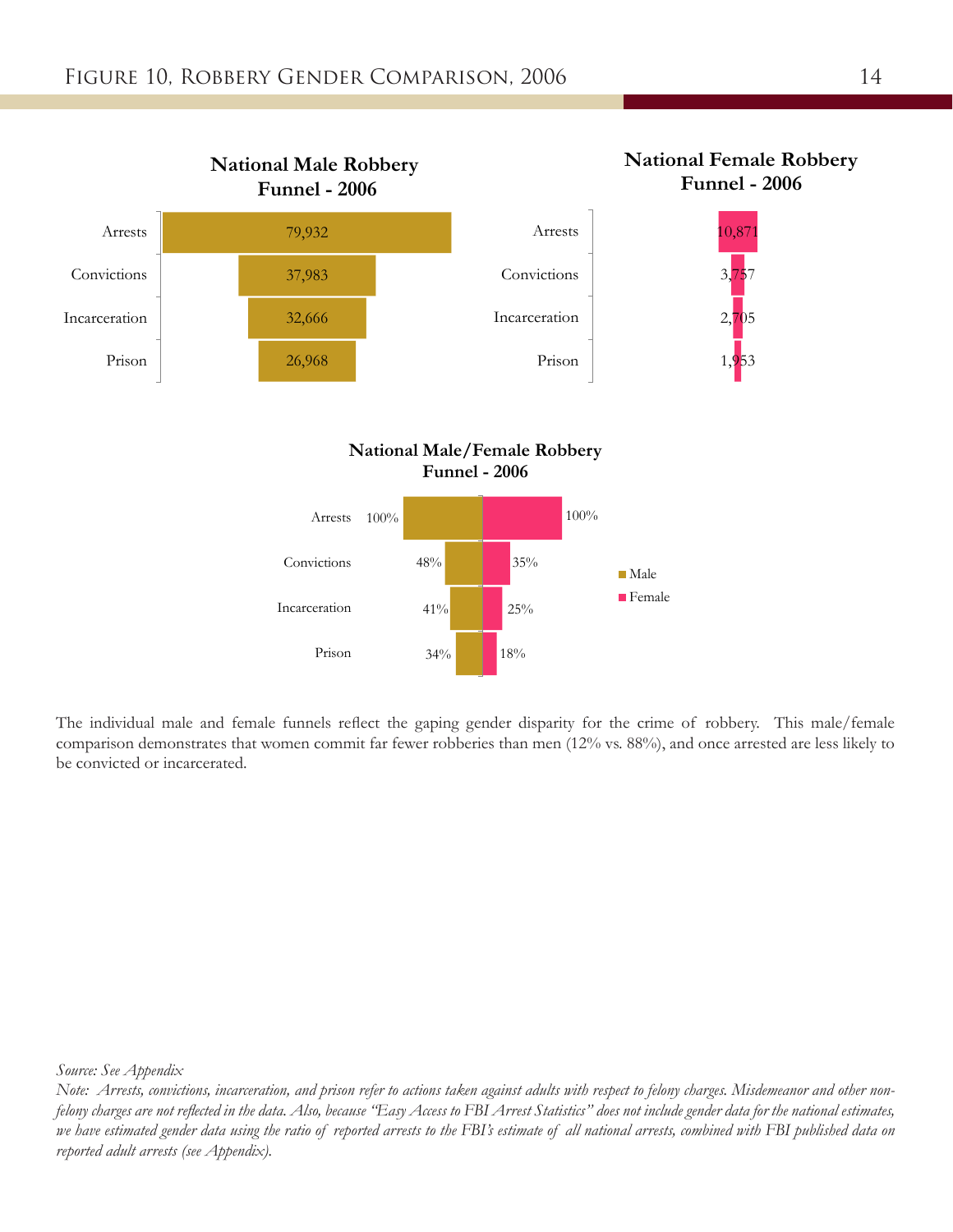



### **National Aggravated Assault Funnel - 1998**



#### 1,113,179 462,300 65,174 48,881 31,284 Incidents Arrests Convictions Incarceration Prison **1994**

**National Aggravated Assault Funnel -**

### **National Aggravated Assault Funnel - 2002**





Compared to the funnels for other violent crimes, aggravated assault shows a much more dramatic drop-off from incidents and arrests to punishment. Nonetheless, the trend shows a substantial toughening of the system over the 20-year period. With only 3% more aggravated assaults reported by the police in 2006 than in 1986, there were almost three times as many convictions in 2006, and about two and one-half times as many offenders incarcerated and imprisoned.

#### *Source: See Appendix*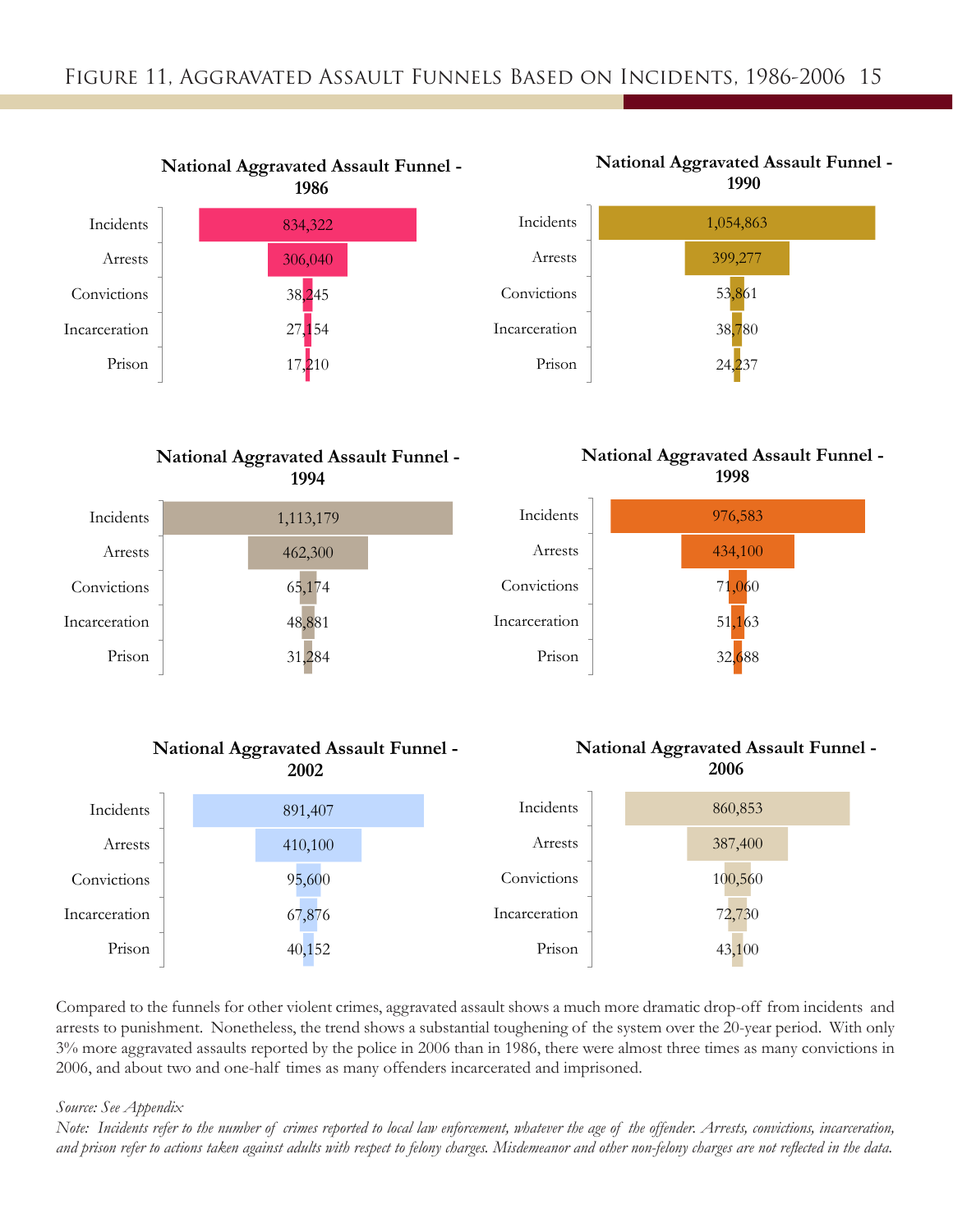

### **National Aggravated Assault Funnel - 1994**





### **National Aggravated Assault Funnel - 1998**



### **National Aggravated Assault Funnel - 2002**





Although only a small fraction of arrests for the felony of aggravated assault result in a felony conviction (with many likely leading to a conviction for simple assault, a misdemeanor), the likelihood of a felony conviction increased substantially over the 20-year period.

*Source: See Appendix*

*Note: Arrests, convictions, incarceration, and prison refer to actions taken against adults with respect to felony charges. Misdemeanor and other nonfelony charges are not reflected in the data.*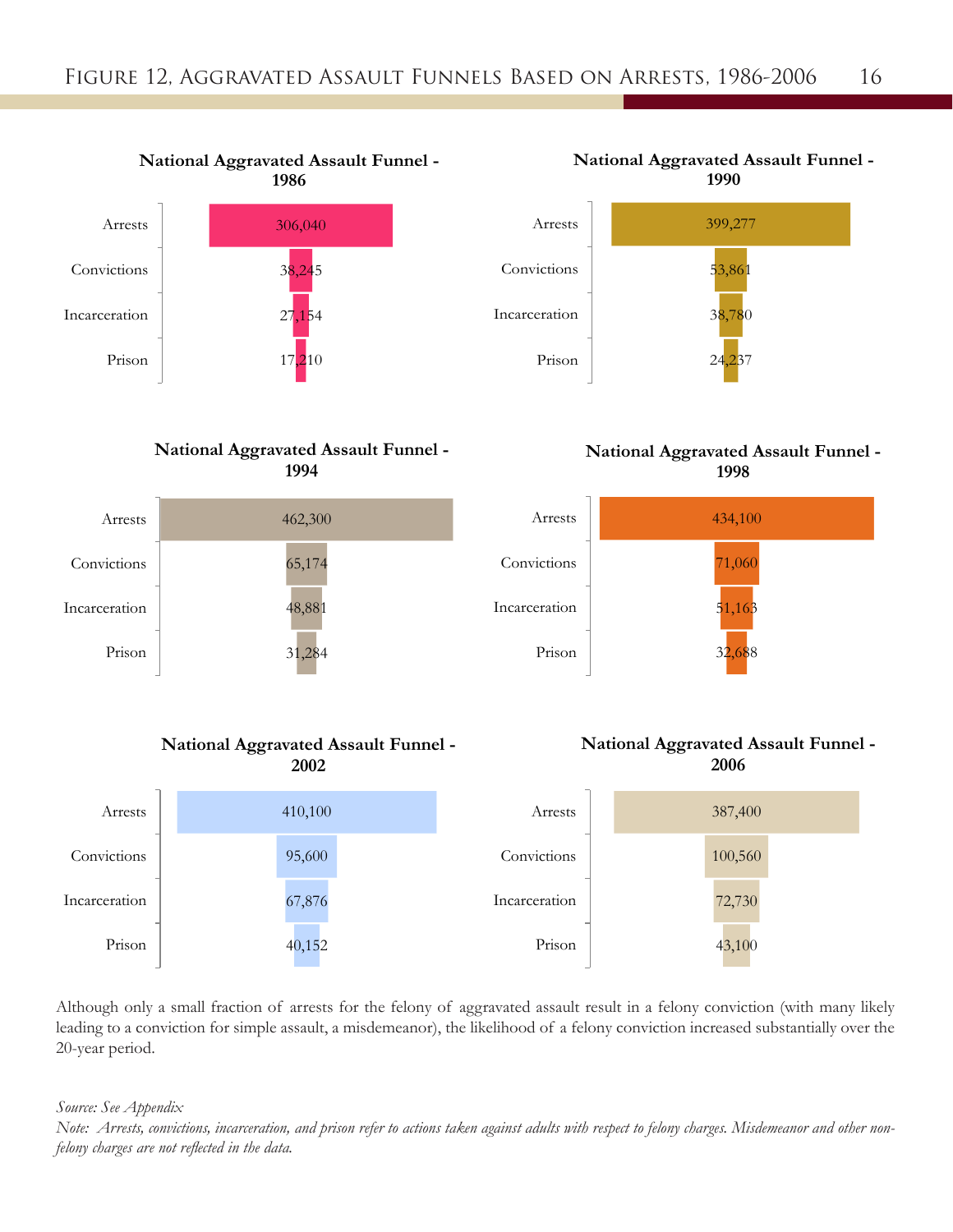

As these graphs demonstrate, by every measure there has been a considerable toughening of the criminal justice system's response to the crime of aggravated assault over the 20-year period. Even so, by the end of the period only about one in ten of those arrested for this felony ended up receiving a sentence to state prison.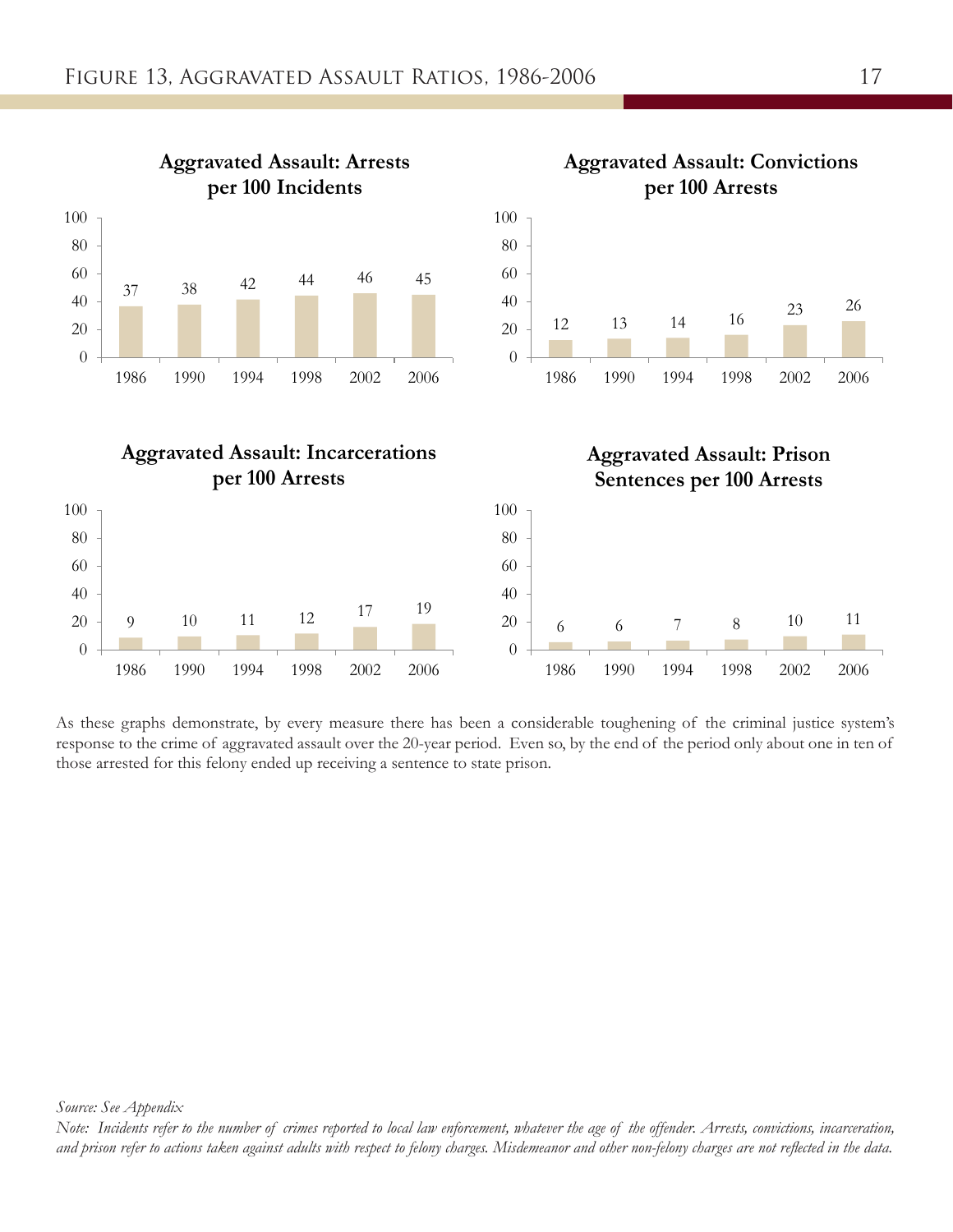

As with the gender comparison for robbery, the funnels for aggravated assault indicate remarkable disparities between male and female criminal behavior (with men responsible for 80% of the arrests) and also the apparent greater leniency of the criminal justice system toward females arrested for aggravated assault.

*Source: See Appendix*

*Note: Arrests, convictions, incarceration, and prison refer to actions taken against adults with respect to felony charges. Misdemeanor and other nonfelony charges are not reflected in the data. Also, because "Easy Access to FBI Arrest Statistics" does not include gender data for the national estimates, we have estimated gender data using the ratio of reported arrests to the FBI's estimate of all national arrests, combined with FBI published data on reported adult arrests (see Appendix).*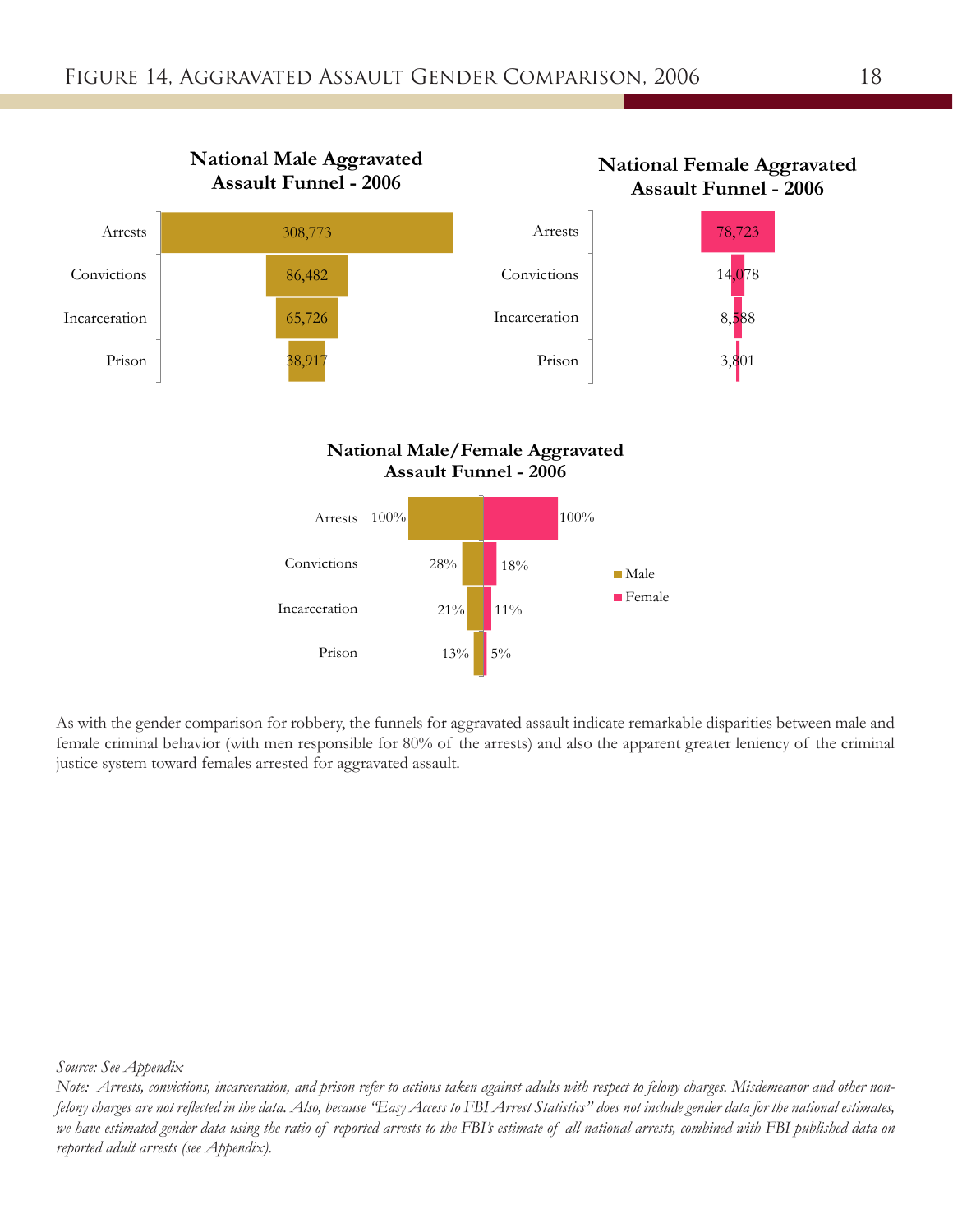

### **National Burglary Funnel - 1994**



### **National Burglary Funnel - 2002**



47,497

| Incidents     | 2,151,252 | Incidents     | 2,183,746 |
|---------------|-----------|---------------|-----------|
| Arrests       | 202,100   | Arrests       | 221,300   |
| Convictions   | 100,640   | Convictions   | 99,910    |
| Incarceration | 72,461    | Incarceration | 73,040    |
| Prison        | 46,294    | Prison        | 48,960    |

The burglary funnels show a sharp contrast between incidents and punishment, with only a very small fraction of burglaries resulting in a conviction or incarceration sentence. Yet there is also evidence of a toughening of the system over time: while incidents decreased 33% between 1986 and 2006, convictions were down only 3% and incarceration sentences down only 4%.

*Source: See Appendix*

*Note: Incidents refer to the number of crimes reported to local law enforcement, whatever the age of the offender. Arrests, convictions, incarceration, and prison refer to actions taken against adults with respect to felony charges. Misdemeanor and other non-felony charges are not reflected in the data.* 

### **National Burglary Funnel - 1990**



**National Burglary Funnel - 1998**



Prison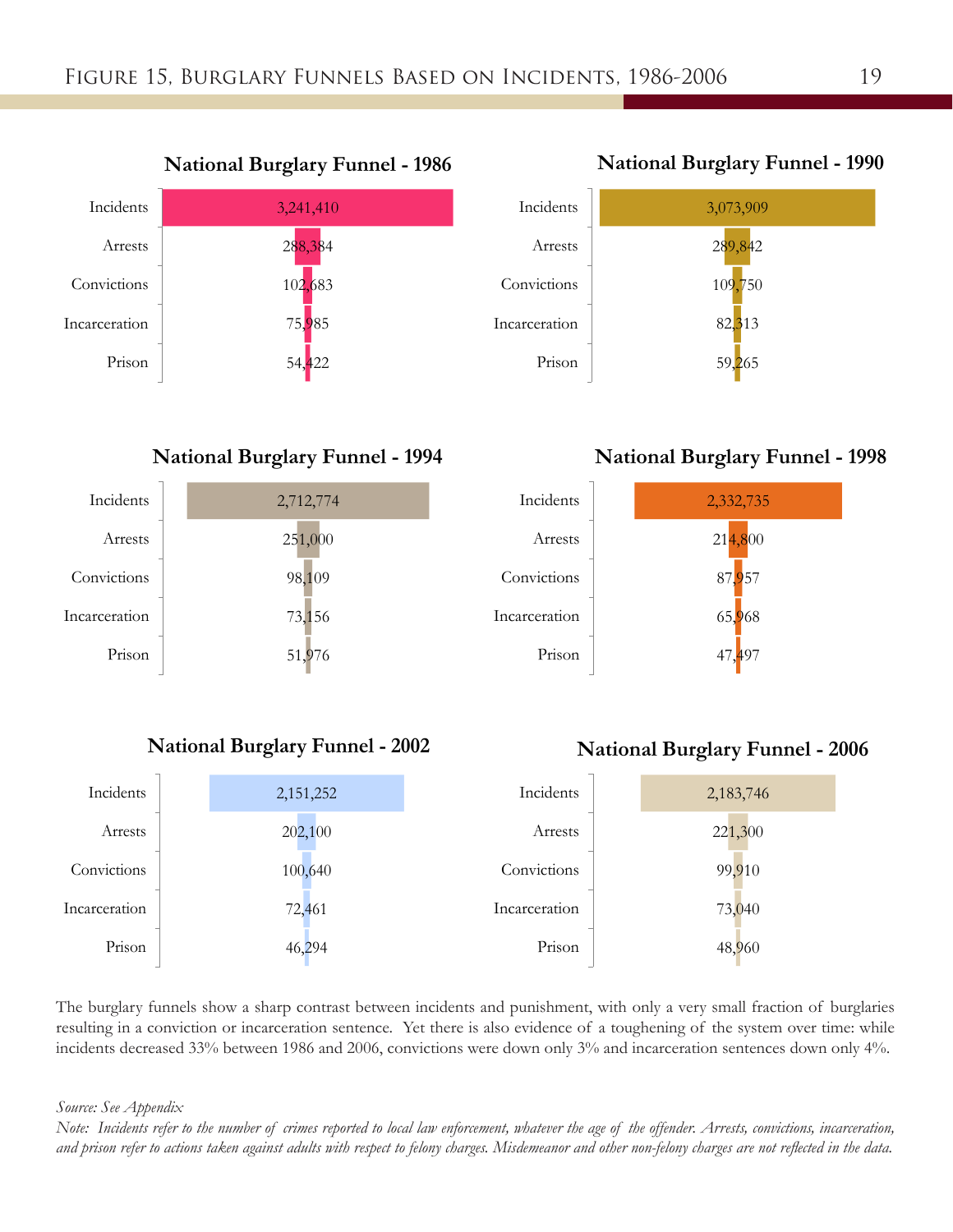

**National Burglary Funnel - 1994**



### **National Burglary Funnel - 2002**





### **National Burglary Funnel - 1998**



### **National Burglary Funnel - 2006**



 The basic shape of these funnels is fairly consistent, showing no major changes in the treatment of burglary by the criminal justice system during the 20-year period.

*Source: See Appendix*

*Note: Arrests, convictions, incarceration, and prison refer to actions taken against adults with respect to felony charges. Misdemeanor and other nonfelony charges are not reflected in the data.*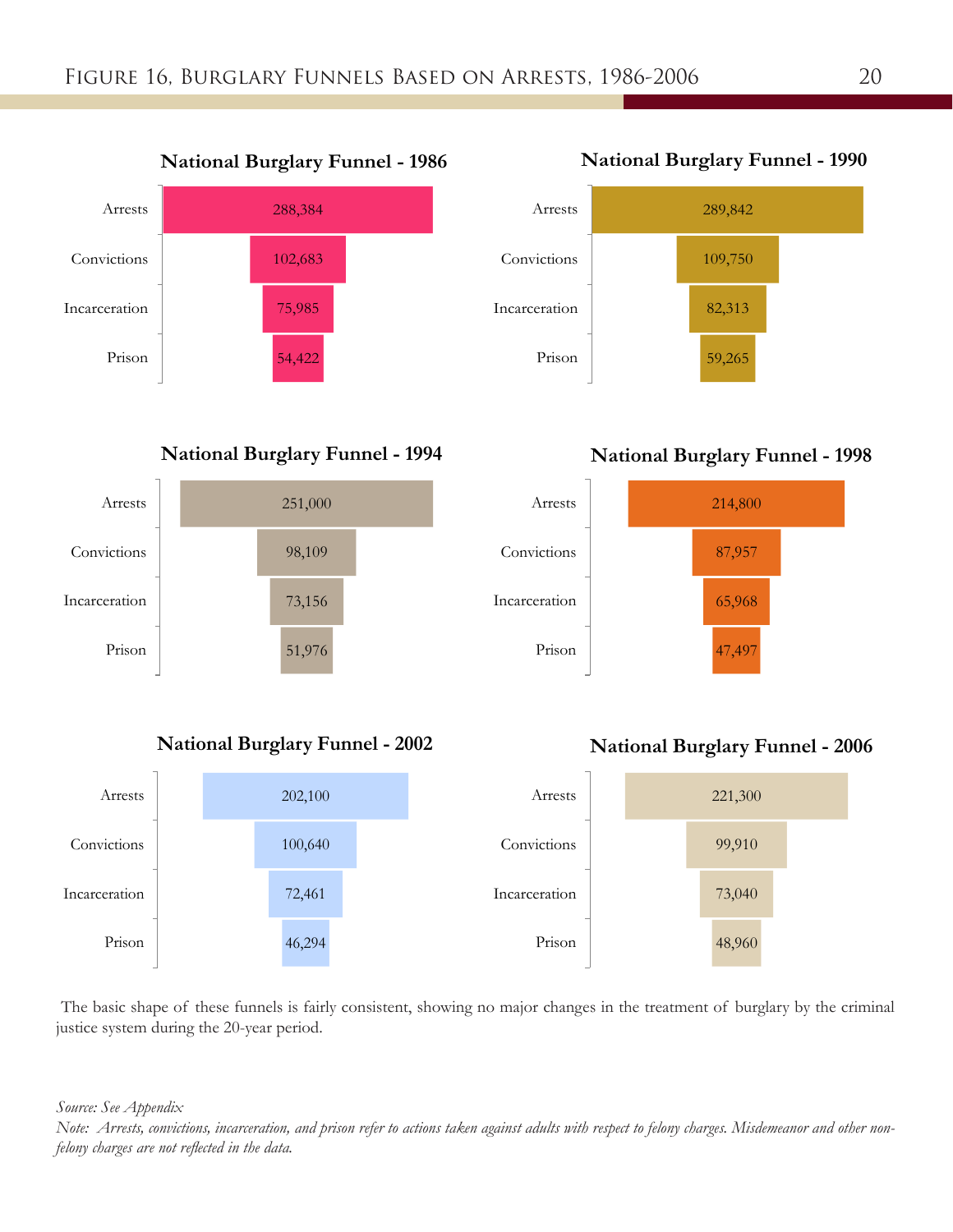

Although the likelihood of arrest for burglary remained fairly constant over the 20-year period, convictions and incarcerations per arrest increased significantly, while sentences to state prison increased at a lower rate.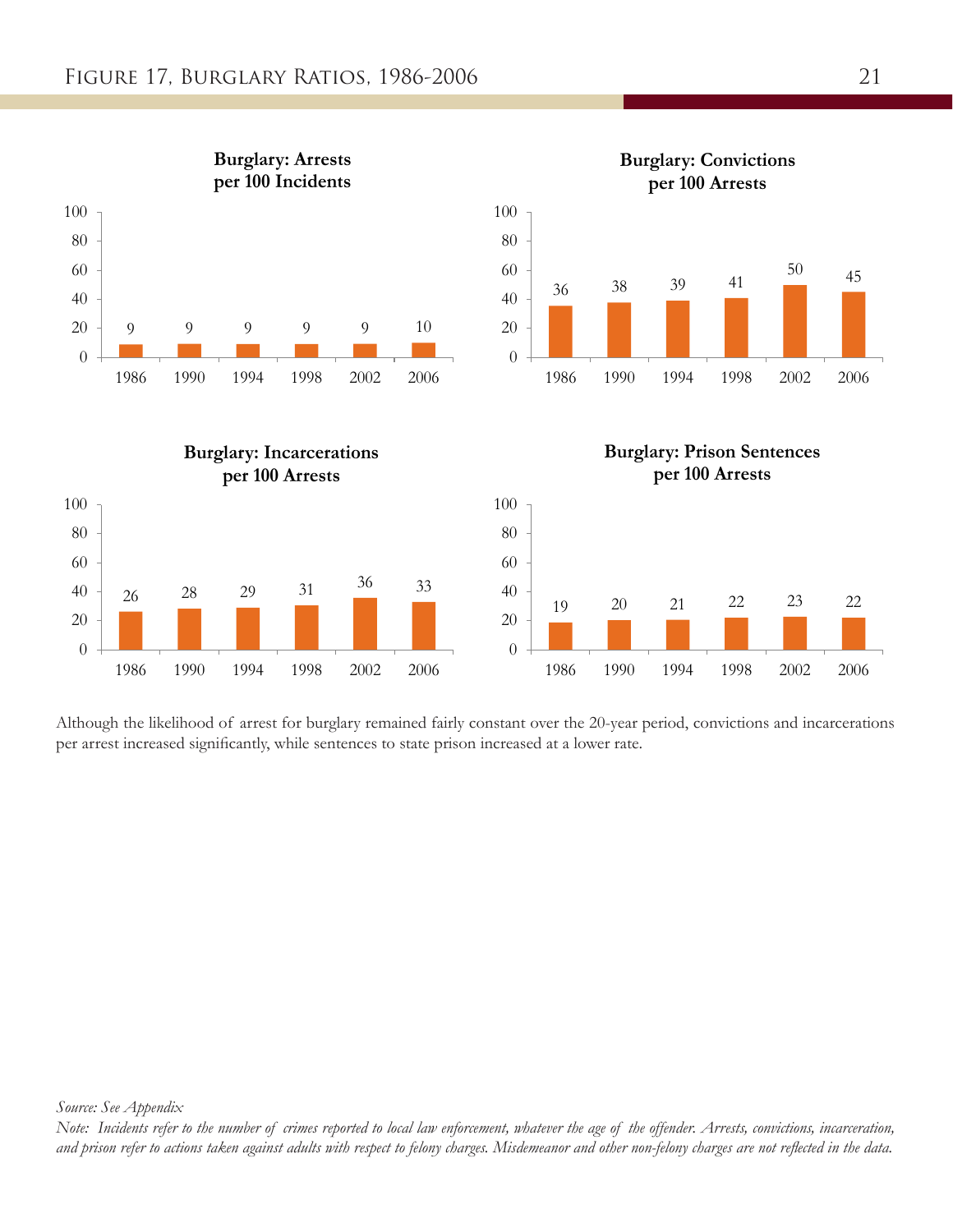

As with the pattern for robbery and aggravated assault, females commit far fewer crimes than men (16% vs. 84%) and once arrested are considerably less likely to be convicted or incarcerated.

*Source: See Appendix*

*Note: Arrests, convictions, incarceration, and prison refer to actions taken against adults with respect to felony charges. Misdemeanor and other nonfelony charges are not reflected in the data. Also, because "Easy Access to FBI Arrest Statistics" does not include gender data for the national estimates, we have estimated gender data using the ratio of reported arrests to the FBI's estimate of all national arrests, combined with FBI published data on reported adult arrests (see Appendix).*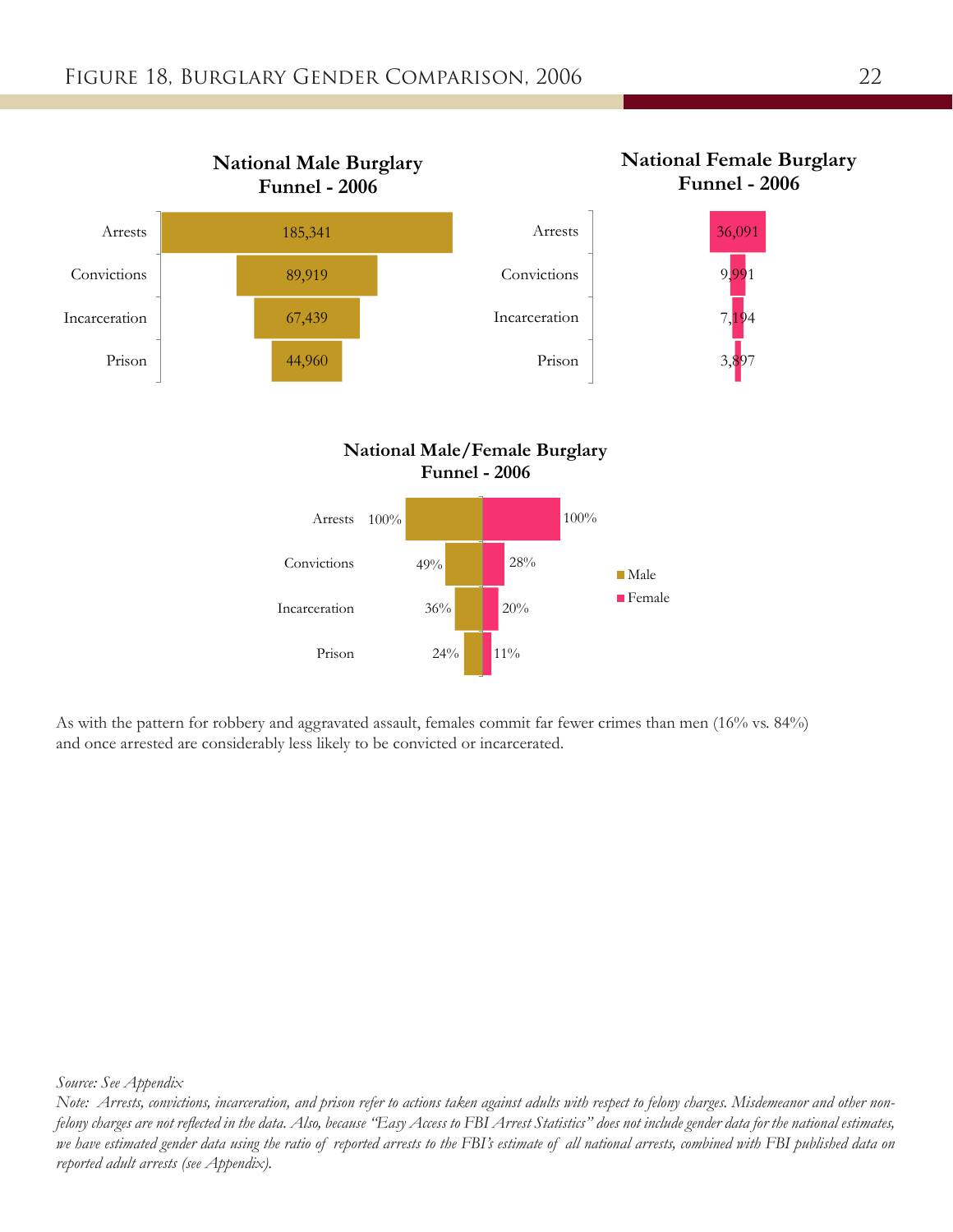



### **National Total Incidents Funnel - 1998**



#### 4,468,228 849,030 221,318 174,188 130,108 Incidents Arrests Convictions Incarceration Prison **1994**

### **National Total Incidents Funnel - 2002**

**National Total Incidents Funnel -**

## **National Total Incidents Funnel - 2006**

| Incidents     | 3,479,694 | Incidents     | 3,509,036 |
|---------------|-----------|---------------|-----------|
| Arrests       | 706,240   | Arrests       | 711,660   |
| Convictions   | 243,660   | Convictions   | 250,880   |
| Incarceration | 181,928   | Incarceration | 189,630   |
| Prison        | 121,912   | Prison        | 129,810   |

Although there were 24% fewer incidents of murder, rape, robbery, aggravated assault, and burglary reported in 2006 compared to 1986, there were at the end of the period 30% more convictions for these crimes, 27% more incarceration sentences, and 15% more prison sentences. This is powerful evidence of a toughening of the criminal justice system for these five very serious crimes.

### *Source: See Appendix*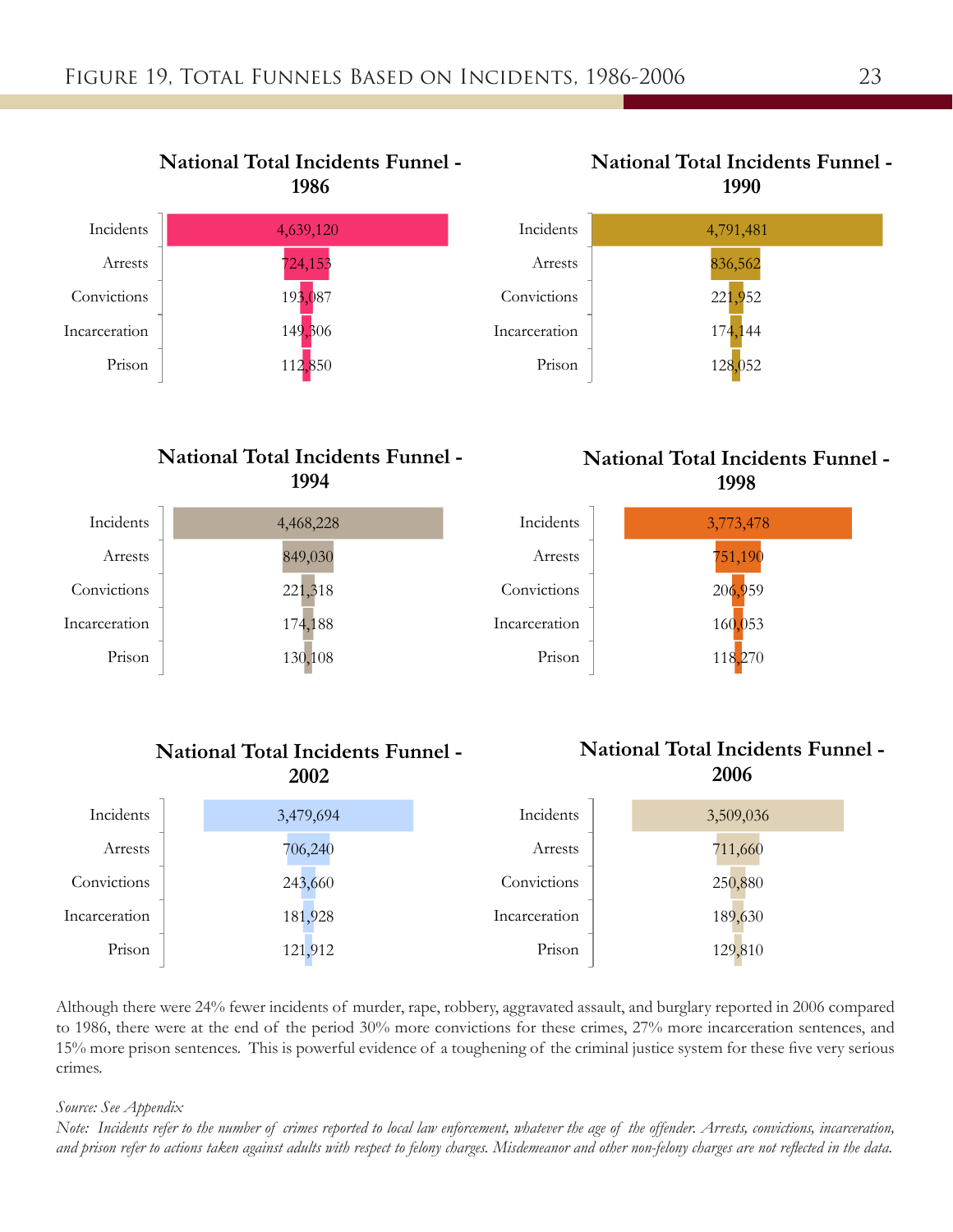

### **National Total Arrests Funnel - 1994**



### **National Total Arrests Funnel - 2002**





**National Total Arrests Funnel -**

### **National Total Arrests Funnel - 1998**



### **National Total Arrests Funnel - 2006**



Even though arrests for these five serious crimes dropped 16% between the peak year of 1994 and 2006, convictions were up 13% and incarceration sentences were up 9%.

*Source: See Appendix*

*Note: Arrests, convictions, incarceration, and prison refer to actions taken against adults with respect to felony charges. Misdemeanor and other nonfelony charges are not reflected in the data.*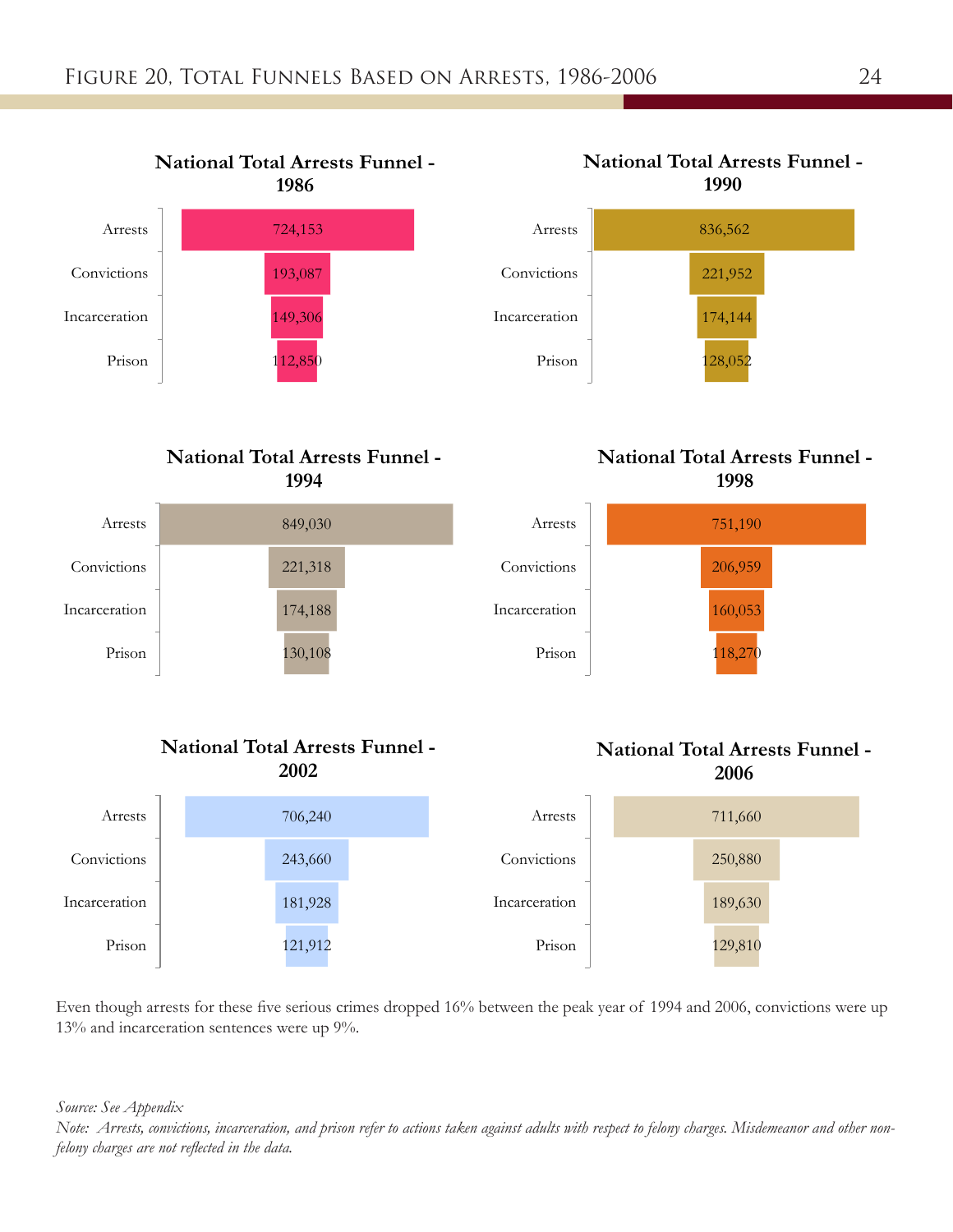

By each of these measures there has been a significant toughening of the criminal justice system over the 20-year period, with prison sentences increasing at the lowest rate.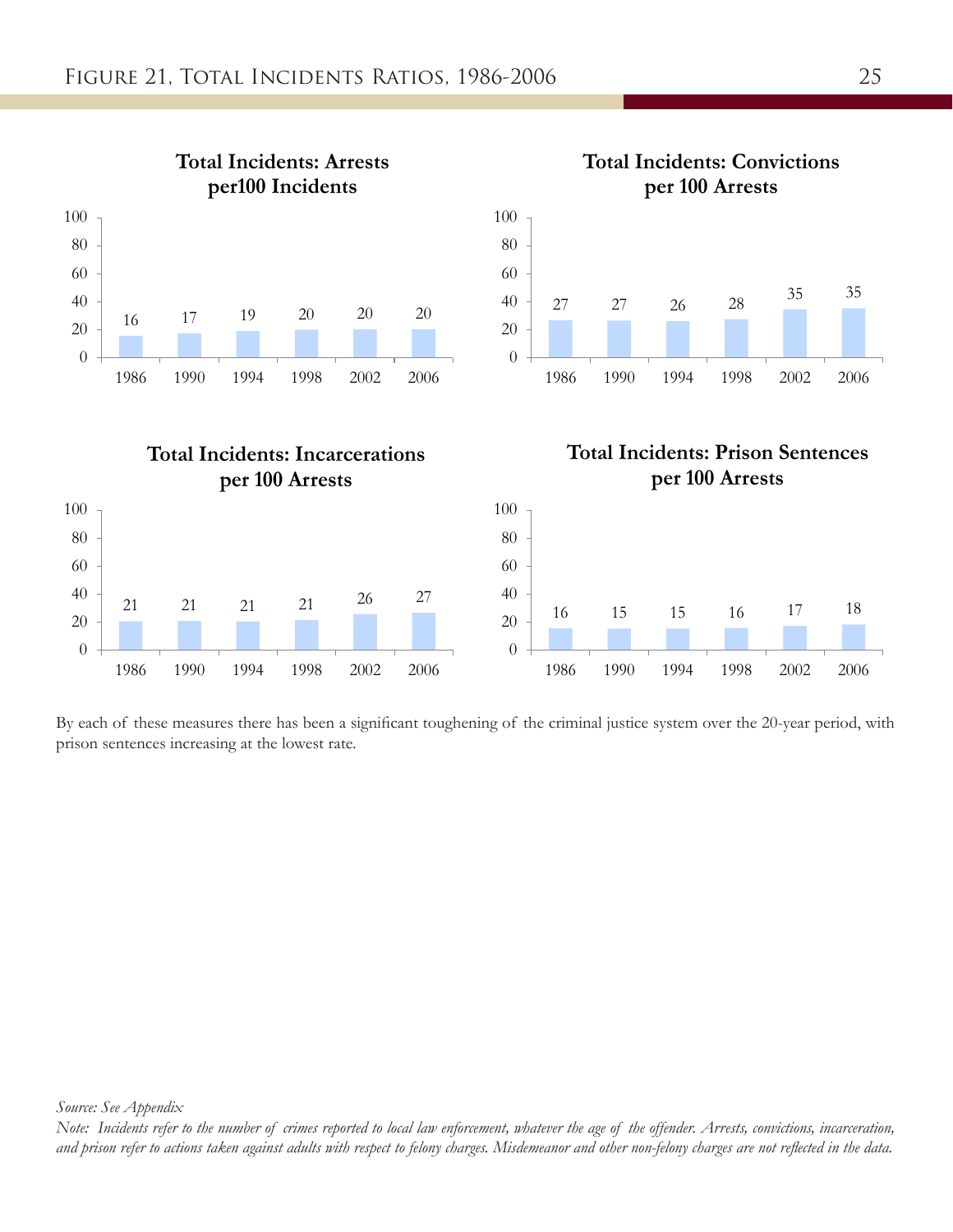

**National Drug Abuse Funnel - 2002**

## **National Drug Abuse Funnel - 1998**



### **National Drug Abuse Funnel - 2006**



In the twelve years between 1994 and 2006, arrests for drug abuse violations (which include possession, trafficking, sale, manufacture, etc.) increased 42%, with convictions increasing 38%, incarceration sentences 45%, and prison sentences 75%.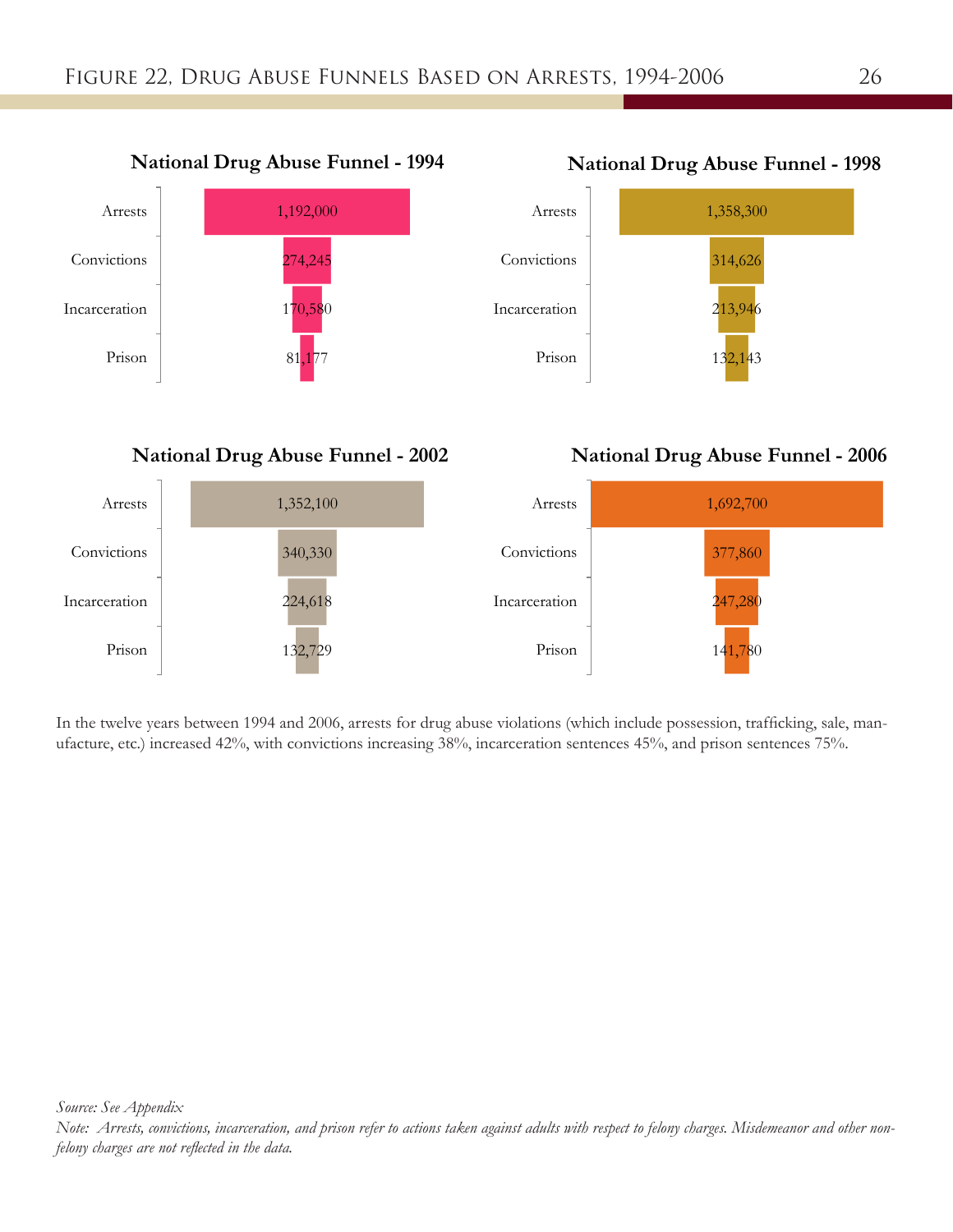

### **National Drug Trafficking Funnel - 1994**



### **National Drug Trafficking Funnel - 2002**





### **National Drug Trafficking Funnel - 1998**



### **National Drug Trafficking Funnel - 2006**



Over the 20-year period, arrests for drug trafficking (which includes sale and manufacture) increased 78%, with convictions up 178%, incarceration sentences up 193%, and sentences to prison up 212%.

*Source: See Appendix*

*Note: Arrests, convictions, incarceration, and prison refer to actions taken against adults with respect to felony charges. Misdemeanor and other nonfelony charges are not reflected in the data.*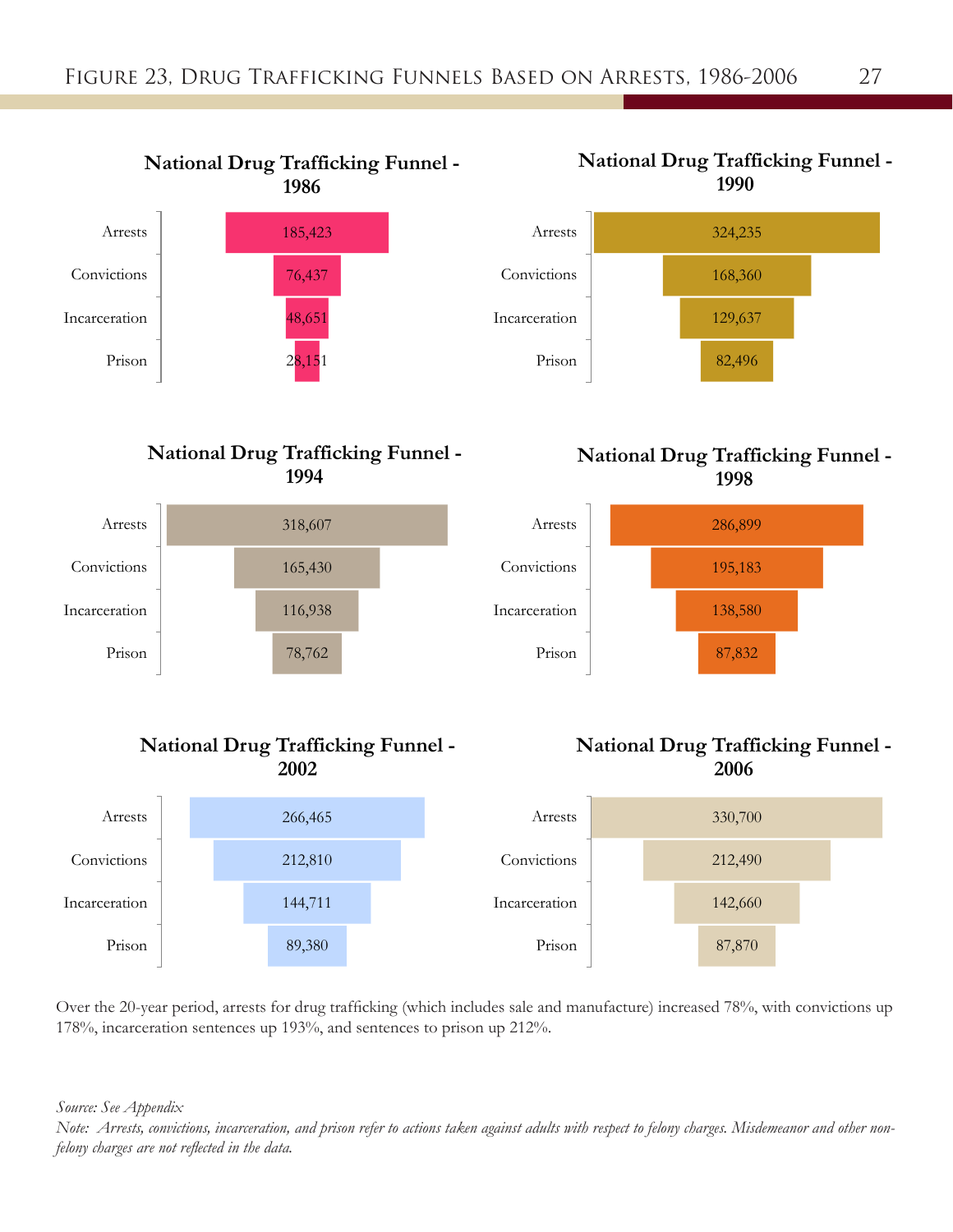### **APPENDIX**

### **Incident Data for Figures 1, 4, 7, 11, 15, 19**

### *Data Building Tool for All Years*

Federal Bureau of Investigation, Uniform Crime Reporting Statistics, Customized Table-Building Tool, Estimated Crime in the United States-Total, available at: http://www.ucrdatatool.gov/Search/Crime/State/RunCrimeStateby-State.cfm. Accessed April 2014.

### *Individual Reports*

Federal Bureau of Investigation, Uniform Crime Reporting Program, Crime in the United States 1995, available at: http://www.fbi.gov/about-us/cjis/ucr/crime-in-the-u.s/1995/95sec2.pdf. Accessed April 2014.

Federal Bureau of Investigation, Uniform Crime Reporting Program, Crime in the United States 1998, available at: http://www.fbi.gov/about-us/cjis/ucr/crime-in-the-u.s/1998/98sec2.pdf. Accessed April 2014.

Federal Bureau of Investigation, Uniform Crime Reporting Program, Crime in the United States 2000, available at: http://www.fbi.gov/about-us/cjis/ucr/crime-in-the-u.s/2000. Accessed April 2014.

Federal Bureau of Investigation, Uniform Crime Reporting Program, Crime in the United States 2002, available at: http://www.fbi.gov/about-us/cjis/ucr/crime-in-the-u.s/2002/02sec2.pdf. Accessed April 2014.

Federal Bureau of Investigation, Uniform Crime Reporting Program Crime in the United States 2004, available at: http://www2.fbi.gov/ucr/cius\_04/. Accessed April 2014.

Federal Bureau of Investigation, Uniform Crime Reporting Program, Crime in the United States 2006, available at: http://www.fbi.gov/about-us/cjis/ucr/crime-in-the-u.s/2006. Accessed April 2014.

### **Arrest Data for Figures 1, 2, 4, 5, 7, 8, 11, 12, 15, 16, 22**

Bureau of Justice Statistics, Felony Sentences in State Courts, 1986, pg. 3, available at: http://www.bjs.gov/content/ pub/pdf/fssc86.pdf. Accessed April 2014.

Bureau of Justice Statistics, Felony Sentences in State Courts, 1990, pg. 2, table 1, available at: http://www.bjs.gov/ content/pub/pdf/fssc90.pdf. Accessed April 2014.

### *Data-Building Tool for 1994-2006:*

Puzzanchera, C. and Kang, W. (2014) "*Easy Access to FBI Arrest Statistics 1994-2012."* Online, available at: http://www. ojjdp.gov/ojstatbb/ezaucr/. Accessed March 2016.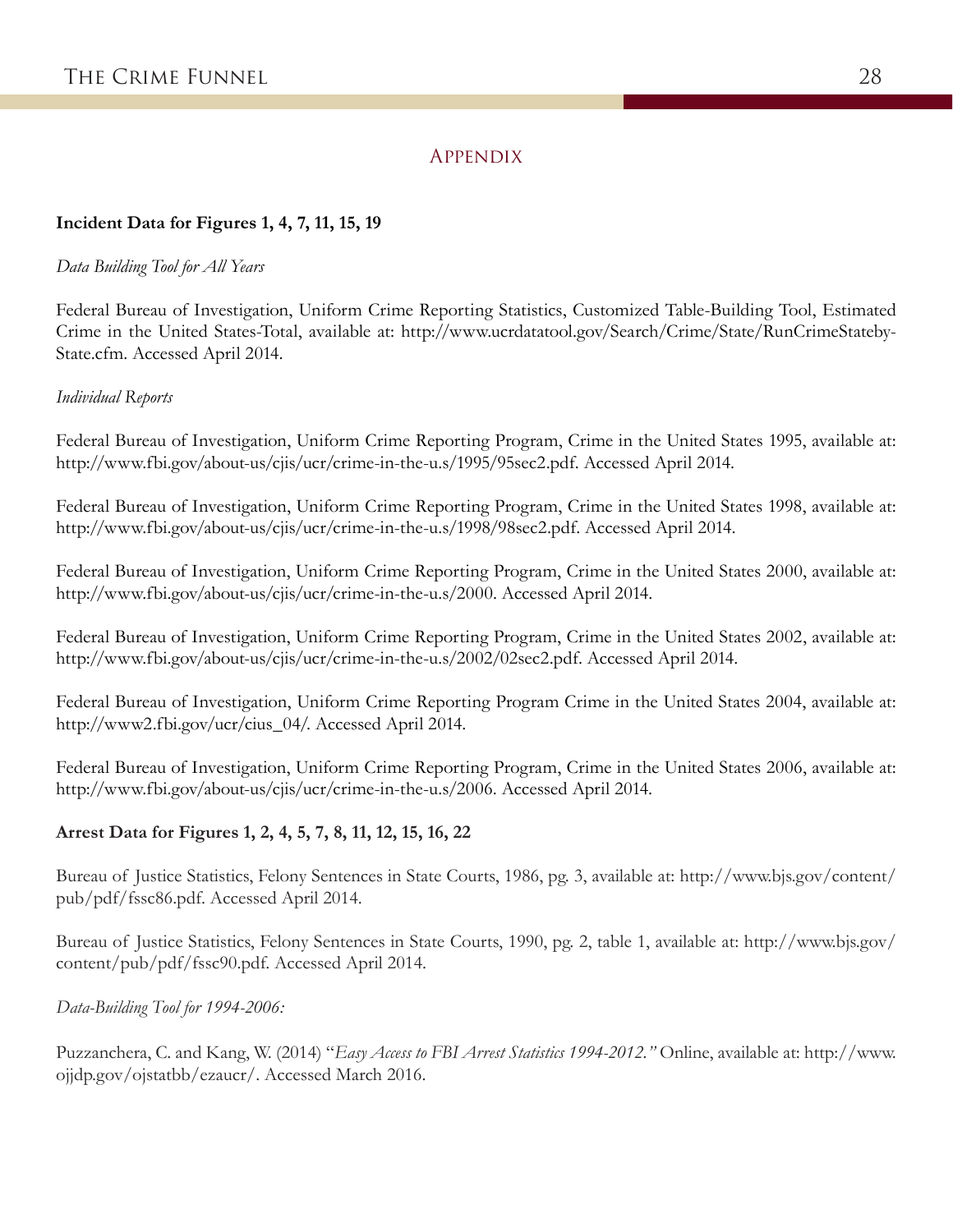### APPENDIX CONTINUED

### **Arrest Data for Figure 23**

Bureau of Justice Statistics, Felony Sentences in State Courts, 1986, pg. 3, available at: http://www.bjs.gov/content/ pub/pdf/fspsc86.pdf. Accessed April 2014.

Bureau of Justice Statistics, Felony Sentences in State Courts, 1990, pg. 2, table 1, available at: http://www.bjs.gov/ content/pub/pdf/fssc90.pdf. Accessed April 2014.

Bureau of Justice Statistics, Felony Sentences in State Courts, 1994, pg. 2, table 1, available at: http://www.bjs.gov/ content/pub/pdf/fssc94.pdf. Accessed April 2014.

Bureau of Justice Statistics, Felony Sentences in State Courts, 1998, pg. 2, table 1, available at: http://www.bjs.gov/ content/pub/pdf/fssc98.pdf. Accessed April 2014.

Bureau of Justice Statistics, Felony Sentences in State Courts, 2002, pg. 2, table 1, available at: http://www.bjs.gov/ content/pub/pdf/fssc02.pdf. Accessed April 2014.

Federal Bureau of Investigation, Uniform Crime Reporting Program, Crime in the United States 2006, table 29, available at: https://www2.fbi.gov/ucr/cius2006/data/table\_29.html; Arrest Table, available at: https://www2.fbi. gov/ucr/cius2006/arrests/index.html. Accessed April 2014.

### **Conviction Data for Figures 1, 2, 4, 5, 7, 8, 11, 12, 15, 16, 22, 23**

Bureau of Justice Statistics, Felons Sentenced to State Courts, 1986, pg. 3, available at: http://www.bjs.gov/content/ pub/pdf/fspsc86.pdf. Accessed April 2014.

Bureau of Justice Statistics, Felony Sentences in State Courts, 1990, pg. 2, table 1, available at: http://www.bjs.gov/ content/pub/pdf/fssc90.pdf. Accessed April 2014.

Bureau of Justice Statistics, Felony Sentences in State Courts, 1994, pg. 2, table 1, available at: http://www.bjs.gov/ content/pub/pdf/fssc94.pdf. Accessed April 2014.

Bureau of Justice Statistics, Felony Sentences in State Courts, 1998, pg. 2, table 1, available at: http://www.bjs.gov/ content/pub/pdf/fssc98.pdf. Accessed April 2014.

Bureau of Justice Statistics, Felony Sentences in State Courts, 2000, pg. 2, table 1, available at: http://www.bjs.gov/ content/pub/pdf/fssc00.pdf. Accessed April 2014.

Bureau of Justice Statistics, Felony Sentences in State Courts, 2002, pg. 2, table 1, available at: http://www.bjs.gov/ content/pub/pdf/fssc02.pdf. Accessed April 2014.